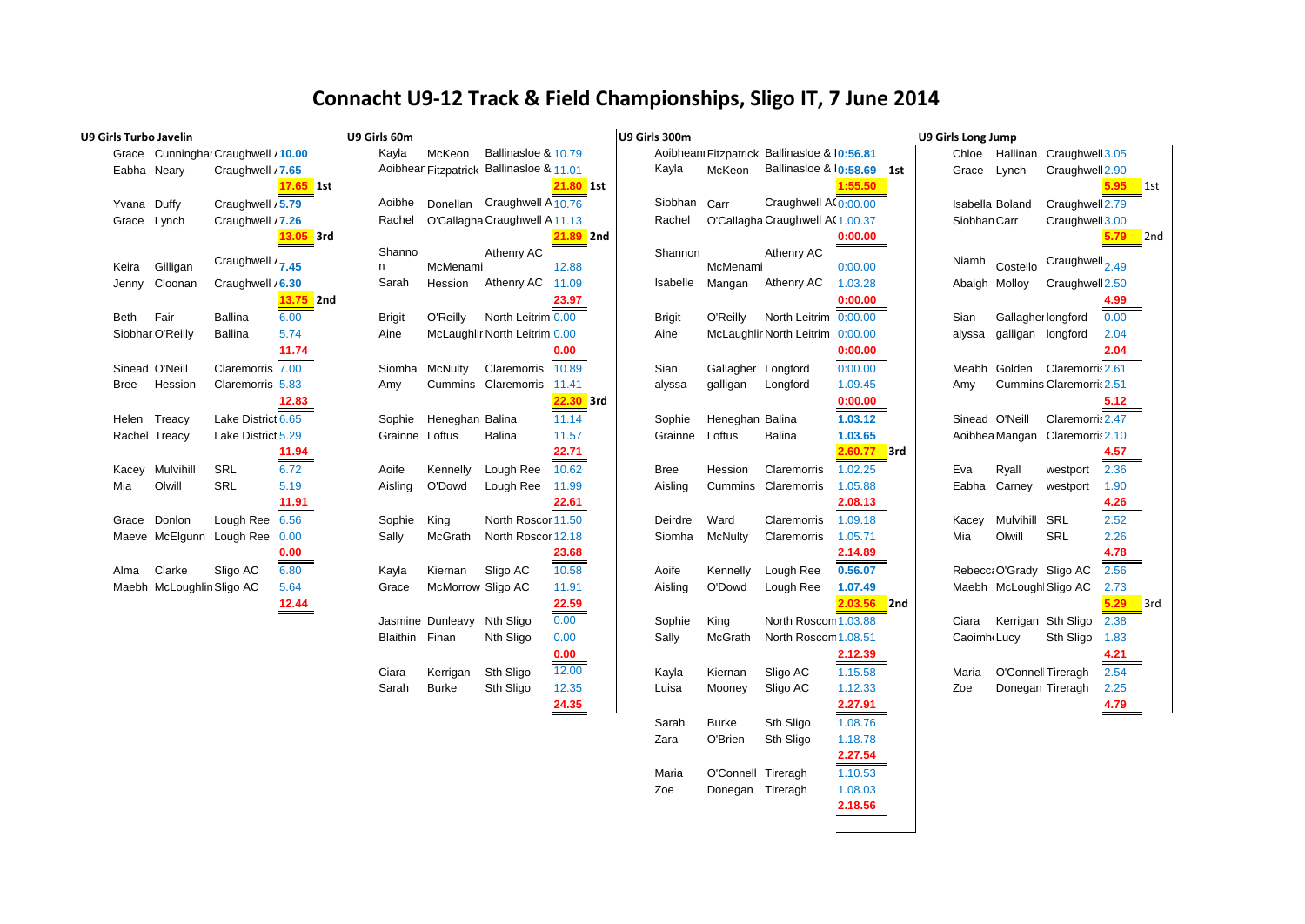| U9 Long Jump  |                   |                                 |                    | <b>Boys U9 TurboJavelin</b> |               |               |                            |              | <b>Boys U9 300m</b> |         |                    |                                  |                | Boys U9 60m |                          |                               |             |     |
|---------------|-------------------|---------------------------------|--------------------|-----------------------------|---------------|---------------|----------------------------|--------------|---------------------|---------|--------------------|----------------------------------|----------------|-------------|--------------------------|-------------------------------|-------------|-----|
| Evan          | Moran             | Craughwell 3.38                 |                    |                             | Cormac Regan  |               | Craughwell 13.35           |              |                     | Dillon  | Quirke             | Athenry AC                       | 1:06.61        | Senan       | Treacy                   | Athenry AC 11.13              |             |     |
| Conor         | Gilligan          | Craughwell 2.98                 |                    |                             | Callum Brady  |               | Craughwell 8.10            |              |                     | Senan   | Treacy             | Athenry AC                       | 0:56.57        | Aska        | Little                   | Athenry AC 10.69              |             |     |
|               |                   |                                 | 6.36<br><b>1st</b> |                             |               |               |                            | 21.45<br>2nd |                     |         |                    |                                  | 2:03.18        |             |                          |                               | 21.82       |     |
|               |                   | Cormac McFadden Craughwell 3.10 |                    |                             | Liam          | O'Connell     | Craughwell 6.70            |              |                     | Evan    | Moran              | Craughwell A 0:53.93             |                | Michael     | Fallon                   | Craughwell A <sub>10.72</sub> |             |     |
| Cillian Horan |                   | Craughwell 3.10                 |                    |                             | Adam          | Jordan        | Craughwell 10.20           |              |                     | Michael | Fallon             | Craughwell A 0:56.87             |                | Conor       | Gilligan                 | Craughwell A <sub>10.86</sub> |             |     |
|               |                   |                                 | 3rd<br>6.20        |                             |               |               |                            | 16.90        |                     |         |                    |                                  | $1:50.80$ 1st  |             |                          |                               | $21.58$ 1st |     |
| Callum        | Brady             | Craughwell 2.39                 |                    |                             | Caleb         |               | Fleetwood Craughwell 10.30 |              |                     | Liam    |                    | O'Connell Craughwell A 0:56.55   |                | John        |                          | McGaurar Corrib AC            | 10.98       |     |
| Lucas         | Keane             | Craughwell 2.48                 |                    |                             | Ben           | Trehy         | Craughwell 7.55            |              |                     | Cormac  |                    | McFadden Craughwell A 1:01.32    |                | Eamon       | Fahy                     | Corrib AC                     | 10.63       |     |
|               |                   |                                 | 4.87               |                             |               |               |                            | 17.85<br>3rd |                     |         |                    |                                  | 1:57.87<br>3rd |             |                          |                               | 21.61       | 3rd |
|               | Michael Caden     | <b>Ballina</b>                  | 2.96               |                             | robert        | smith         | longford                   | 7.15         |                     | Leo     | Cantwell           | Claremorris 0:56.24              |                | robert      | smith                    | longford                      | 12.23       |     |
| Oisin         | Mullarkey Ballina |                                 | 3.40               |                             | dillon        | swaris        | longford                   | 0.00         |                     | Jack    | Delaney            | Claremorris                      | 0:00.00        | dillon      | swaris                   | longford                      | 0.00        |     |
|               |                   |                                 | 6.36<br>2nd        |                             |               |               |                            | 7.15         |                     |         |                    |                                  | 0:00.00        |             |                          |                               | 0.00<br>$=$ |     |
| Leo           | Cantwell          | Claremorris 3.21                |                    |                             | ADAM          | COYNE         | CASTLEB/0.00               |              |                     | Fionn   |                    | O'Loughlin Lake District 1.04.19 |                | Michael     | Caden                    | <b>Ballina</b>                | 11.10       |     |
| Eoin          | McGreal           | Claremorri: 2.83                |                    |                             | <b>BRIAN</b>  |               | McDONNE CASTLEB/0.00       |              |                     | David   | Marrey             | Lake District 1.00.02            |                | Oisin       | Mullarkey Ballina        |                               | 10.59       |     |
|               |                   |                                 | 6.04               |                             |               |               |                            | 0.00         |                     |         |                    |                                  | 2.04.21        |             |                          |                               | 21.69       |     |
| Fionn         |                   | O'Loughlin Lake Distric 2.94    |                    |                             | Luke          | Woolley       | Claremorris 6.95           |              |                     | Padraig | Corduff            | Westport                         | 1.10.36        | Padraig     | Corduff                  | Westport                      | 12.21       |     |
| David         | Marrey            | Lake Distri(2.96                |                    |                             | Aaron         | Duggan        | Claremorris 6.85           |              |                     | Declan  | Moore              | Westport                         | 1.02.39        | Declan      | Moore                    | Westport                      | 11.62       |     |
|               |                   |                                 | 5.90               |                             |               |               |                            | 13.80        |                     |         |                    |                                  | 2.12.75        |             |                          |                               | 23.83       |     |
| Rory          | Coyle             | <b>SRL</b>                      | 2.35               |                             | Liam          | Lynch         | Lake Distri 15.40          |              |                     | Adam    | Hannon             | Roscommon 0:00.00                |                | Luke        |                          | Woolley Claremorris 11.77     |             |     |
| Ethan         | Kelly             | SRL                             | 2.10               |                             | Fionn         | Sheridan      | Lake Distri 14.85          |              |                     | Jack    | Feeley             | Roscommon 1.09.90                |                | Eoin        |                          | McGreal Claremorris 11.09     |             |     |
|               |                   |                                 | 4.45               |                             |               |               |                            | 30.25<br>1st |                     |         |                    |                                  | 0:00.00        |             |                          |                               | 22.86       |     |
| Adam          | Hannon            | Roscommc 0.00                   |                    |                             | Jamie         | Kelly         | SRL                        | 7.95         |                     | Oran    | Harte              | Sligo AC                         | 0:00.00        |             | Cormac O'Dowd            | Lough Ree                     | 10.82       |     |
| Jack          | Feeley            | Roscommc <sub>0.00</sub>        |                    |                             | Ethan         | Kelly         | <b>SRL</b>                 | 8.25         |                     | Eamonn  | O'Mahony Sligo AC  |                                  | 1.05.19        | Ruairi      | Carling                  | Lough Ree                     | 11.06       |     |
|               |                   |                                 | 0.00               |                             |               |               |                            | 16.20        |                     |         |                    |                                  | 0:00.00        |             |                          |                               | 21.88       |     |
| Kiefer        | Ellwood           | Sligo AC                        | 2.17               |                             | Eoin          | Cox           | Lough Ree 6.65             |              |                     | Oscar   | Donadoni Sligo AC  |                                  | 0:59.39        | Rory        | Coyle                    | SRL                           | 0.00        |     |
|               | Aodhan Shovelin   | Sligo AC                        | 2.18               |                             |               | Cormac O'Dowd | Lough Ree 8.30             |              |                     | Hughie  | Doherty            | Sligo AC                         | 0:58.49        | Jamie       | Kelly                    | <b>SRL</b>                    | 0.00        |     |
|               |                   |                                 | 4.35               |                             |               |               |                            | 14.95        |                     |         |                    |                                  | 1:57.88        |             |                          |                               | 0.00        |     |
| Cian          | Flynn             | Sth Sligo                       | 2.71               |                             | Mark          | Tempany       | Tireragh                   | 9.55         |                     | Kyle    | McDonagh Sth Sligo |                                  | 1:00.00        |             | Eamonn O'Mahony Sligo AC |                               | 10.78       |     |
| Conor         | <b>Burke</b>      | Sth Sligo                       | 2.51               |                             | Camryn Gilgan |               | Tireragh                   | 5.80         |                     | niall   | Kennv              | Sth Sligo                        | 0:57.61        |             | Hughie Doherty Sligo AC  |                               | 11.02       |     |
|               |                   |                                 | 5.22               |                             |               |               |                            | 15.35        |                     |         |                    |                                  | $1:57.61$ 2nd  |             |                          |                               | 21.80       |     |
|               | Darragh Lawley    | Nth Sligo 2.24                  |                    |                             |               |               |                            |              |                     |         |                    |                                  |                | Niall       | Kenny                    | Sth Sligo                     | 10.61       |     |
|               | James casserly    | Nth Sligo                       | 1.98               |                             |               |               |                            |              |                     |         |                    |                                  |                | Cian        | Flynn                    | Sth Sligo                     | 10.98       |     |
|               |                   |                                 | 4.22               |                             |               |               |                            |              |                     |         |                    |                                  |                |             |                          |                               | 21.59       | 2nd |

Mark Tempany Tireragh 11.27 Camryn Gilgan Tireragh 11.62

**22.89**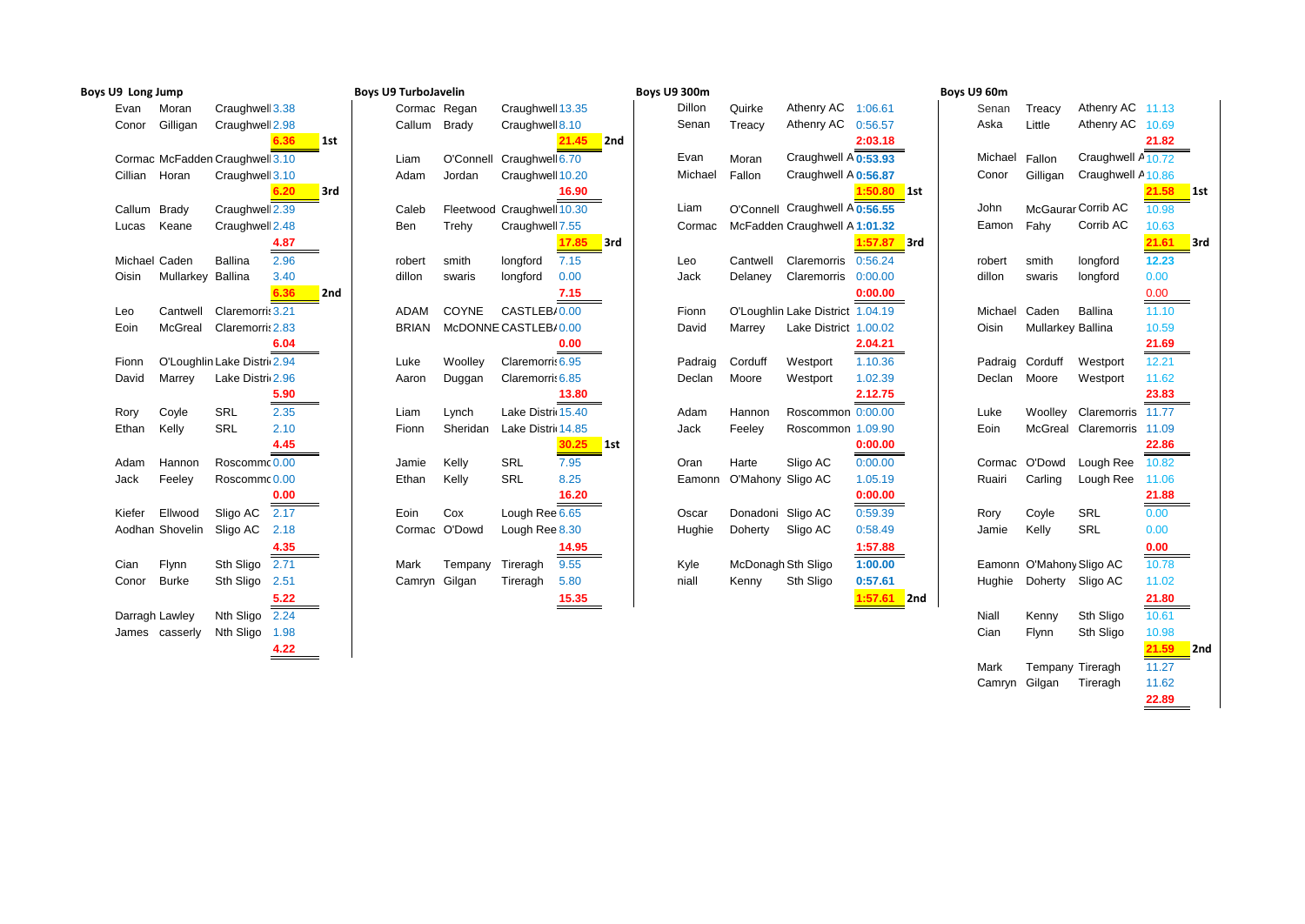| Girls U10 60m |                    |                              |                              | <b>Girls U10 500m</b> |                     |                                |                           | Girls U10 Long Jump |                              |                                           |              | Girls U10 TurboJavelin |                            |                               |               |
|---------------|--------------------|------------------------------|------------------------------|-----------------------|---------------------|--------------------------------|---------------------------|---------------------|------------------------------|-------------------------------------------|--------------|------------------------|----------------------------|-------------------------------|---------------|
| Ava           | McKeon             | Ballinasloe & Dis 9.90       |                              | Ava                   | McKeon              | Ballinasloe & Di: 1.41.83      |                           | Josie               | Fallon                       | Craughwell AC3.07                         |              | Millie                 |                            | Geraghty Craughwell A 12.55   |               |
| Emma          | McGreal            | Ballinasloe & Dis 11.00      |                              | Emma                  | McGreal             | Ballinasloe & Di: 0:00.00      |                           | Sarah               | <b>Byrne</b>                 | Craughwell AC3.15                         |              | Aoibhe                 |                            | Farragher Craughwell A 11.65  |               |
|               |                    |                              | 20.90<br>3rd                 |                       |                     |                                | 0:00.00                   |                     |                              |                                           | 6.22<br>2nd  |                        |                            |                               | 24.20 1st     |
| Sarah         | <b>Byrne</b>       | Craughwell AC                | 10.63                        | Eabha                 | Rohan               | Athenry AC                     | 2:06.71                   | Erin                | Kelly                        | Craughwell AC3.08                         |              | Megan                  | Gilligan                   | Craughwell A 10.55            |               |
| Josie         | Fallon             | Craughwell AC                | 10.71                        | Jeanna                | Mahon               | Athenry AC                     | 2:01.56                   | Hannah              | Jennings                     | Craughwell AC 2.99                        |              | Sadhbh Irwin           |                            | Craughwell A 10.72            |               |
|               |                    |                              | 21.34                        |                       |                     |                                | 4:08.27                   |                     |                              |                                           | 6.07         |                        |                            |                               | 21.27<br>2nd  |
| Hannah        | Jennings           | Craughwell AC                | 10.72                        | Lily                  | Begley              | Claremorris                    | 2:02.70                   | Sadbh               |                              | McDonagh Athenry AC                       | 2.39         | Niamh                  | Lennon                     | East Galway 6.92              |               |
| Erin          | Kelly              | Craughwell AC                | 11.08                        | Allanah               | Hession             | Claremorris                    | 1:48.82                   | Eabha               | Rohan                        | Athenry AC                                | 2.69         | Leah                   | Moran                      | East Galway 9.24              |               |
|               |                    |                              | 21.80                        |                       |                     |                                | 3:51.52                   |                     |                              |                                           | 5.08         |                        |                            |                               | 16.16         |
| Aoibhin       | Gilgunn            | North leitrim                | 0.00                         | Erin                  | Collier             | <b>Lake District</b>           | 1:51.67                   | Jade                |                              | Moorhead Craughwell AC2.93                |              | Aoibhin                | Gilgunn                    | North Leitrim 5.27            |               |
| Ellie         | Filan              | North leitrim                | 0.00                         | Ailbhe                |                     | O'Loughlin Lake District       | 1:59.47                   | Jade                | Whelton                      | Craughwell A(3.05                         |              | Sinead                 | Brady                      | North Leitrim 4.85            |               |
|               |                    |                              |                              |                       |                     |                                | 3:51.14                   |                     |                              |                                           | 5.98         |                        |                            |                               | 10.12         |
| Aoife         | McGuire            | North Leitrim                | 11.06                        | Suzanna               | O'Connor SRL        |                                | 1:50.51                   | Cassie              | Blitzer                      | Claremorris                               | 3.44         | niamh                  | grehan                     | longford                      | 0.00          |
| Sinead        | Brady              | North Leitrim                | 12.23                        | Sally                 | O'Hara              | SRL                            | 1:52.25                   | Aoife               | Gill                         | Claremorris                               | 2.88         | anna                   | hayden                     | longford                      | 0.00          |
|               |                    |                              | 23.29                        |                       |                     |                                | 3:42.76                   |                     |                              |                                           | 6.32<br>1st  |                        |                            |                               | 0.00          |
| Sophie        | Farrell            | South Galway A(0.00          |                              | Sophie                | Reynolds Sligo AC   |                                | 2:06.38                   | Leila               | O'Malley                     | Westport                                  | 3.46         | Katelvn                | Cunnane                    | Claremorris                   | 7.40          |
| Holly         |                    | Corcoran South Galway A(0.00 |                              | Siofra                | McCarthy Sligo AC   |                                | 2:15.32                   | Oliva               | Costello                     | Westport                                  | 2.73         | Cara                   | Hession                    | Claremorris                   | 8.55          |
|               |                    |                              | 0.00                         |                       |                     |                                | 4:21.70                   |                     |                              |                                           | 6.19<br>3rd  |                        |                            |                               | 15.95         |
| Fumi          | talabi             | longford                     | 9.72                         | <b>Beth</b>           | Woodrow Tireragh    |                                | 2.06.38                   | Erin                | Collier                      | <b>Lake District</b>                      | 3.21         | Rossi                  | Smith                      | Lake District 7.27            |               |
| tamara        | cosgrove longford  |                              | 11.22                        | Amy                   | Boland              | Tireragh                       | 1.51.50                   | Jessica             | Tierney                      | Lake District                             | 2.65         | Maria                  | Macken                     | Lake District 9.10            |               |
|               |                    |                              | 20.94                        |                       |                     |                                | 3.57.88                   |                     |                              |                                           | 5.86         |                        |                            |                               | 16.37         |
| niamh         | grehan             | longford                     | $\mathbf{0}$                 | Faileann              | McLoughlir Sligo AC |                                | 2.01.02                   | Laura               | Madden                       | <b>SRL</b>                                | 2.38         | Grace                  | <b>Bradley</b>             | Lake District 9.55            |               |
| anna          | hayden             | longford                     | $\mathbf{0}$                 | Laura                 | Foley               | Sligo AC                       | 2.05.23                   | Saoirse             | Gacquin                      | SRL                                       | 2.69         | Ailbhe                 |                            | O'Loughlin Lake District 7.55 |               |
|               |                    |                              | $\Omega$                     |                       |                     |                                | 4.06.25                   |                     |                              |                                           | 5.07         |                        |                            |                               | 17.10         |
| Cassie        | Blitger            | Claremorris                  | 10.19                        | Laura                 | Madden              | SRL                            | 1:43.91                   | Sally               | O'Hara                       | SRL                                       | 2.85         | Lisa                   | Seerv                      | SRL                           | 6.92          |
| Lily          | <b>Begley</b>      | <b>Claremorris</b>           | 10.64                        | Jane                  | Hennelly            | SRL                            | 1:48.12                   |                     | Suzanna O'Connor SRL         |                                           | 2.48         | Alison                 | Corrigan                   | SRL                           | 6.35          |
|               |                    |                              | 20.83 2nd                    |                       |                     |                                | $3:32.03$ 1st             |                     |                              |                                           | 5.33         |                        |                            |                               | 13.27         |
| Jessica       | Tierney            | <b>Lake District</b>         | 10.91                        |                       |                     | EIMEAR HUGHES CASTLEBAR        | 0:00.00                   |                     | Faileann McLoughlir Sligo AC |                                           | 2.72         | Anna                   | Gooney                     | Roscommon 7.12                |               |
| Grace         | <b>Bradley</b>     | <b>Lake District</b>         | 10.85                        | <b>JULIANNECOEN</b>   |                     | CASTLEBAR                      | 0:00.00                   | Sophie              | reynolds Sligo AC            |                                           | 2.58<br>5.30 | Caitlin                | Hannon                     | Roscommon 6.97                |               |
|               | O'Malley           |                              | 21.76<br>10.03               |                       | talabi              |                                | 0:00.00<br>1:47.03        | Ciara               |                              |                                           |              | Ella                   | Boland                     |                               | 14.09<br>8.94 |
| Leila         |                    | Westport                     |                              | Fumi                  |                     | longford                       |                           | <b>Brona</b>        |                              | Connaught Nth Sligo<br>Kivlehan Nth Sligo |              | Sadbh                  | Williams                   | Tireragh                      | 8.96          |
| Sarah         | Mulroy             | Westport                     | 10.47<br>20.50<br>$\sqrt{1}$ | tamara                | cosgrove longford   |                                | 1:54.97<br>3:42.00<br>3rd |                     |                              |                                           |              |                        |                            | Tireragh                      | 17.90<br>3rd  |
| Alison        | Corrigan SRL       |                              | 10.61                        | Ellie                 | Filan               | North Leitrim                  | 0:00.00                   | Aine                | Kavanagh Sligo AC            |                                           | 2.48         | Mia                    | Canham                     | Sligo Ac                      | 6.16          |
| Jane          | Hennelly SRL       |                              | 10.64                        | Aoife                 | McGuire             | North Leitrim                  | 0:00.00                   |                     | Sarah Jar Reynolds Sligo AC  |                                           | 2.90         |                        | Sarah Ja Reynolds Sligo Ac |                               | 10.48         |
|               |                    |                              | 21.25                        |                       |                     |                                | 0:00.00                   |                     |                              |                                           | 5.38         |                        |                            |                               | 16.64         |
| Katie         | Boyle              | SRL                          | 10.42                        | Aoibhe                | Carr                | Craughwell AC 1:46.62          |                           |                     |                              |                                           |              | Aoife                  | Kelly                      | Nth Sligo                     | 5.90          |
| Lisa          | Seery              | SRL                          | 10.65                        | Jade                  |                     | Moorhead Craughwell AC 1:49.35 |                           |                     |                              |                                           |              | Aisling                | Cannon                     | <b>Nth Sligo</b>              | 7.10          |
|               |                    |                              | 21.07                        |                       |                     |                                | 3:35.97<br>2nd            |                     |                              |                                           |              |                        |                            |                               | 13.00         |
| Aine          | Kavanagh Sligo AC  |                              | 11.55                        |                       |                     |                                |                           |                     |                              |                                           |              |                        |                            |                               |               |
| Esa           | McCaffrey Sligo AC |                              | 10.55                        |                       |                     |                                |                           |                     |                              |                                           |              |                        |                            |                               |               |
|               |                    |                              | 22.10                        |                       |                     |                                |                           |                     |                              |                                           |              |                        |                            |                               |               |
| <b>Beth</b>   | Woodrow Tireragh   |                              | 11.53                        |                       |                     |                                |                           |                     |                              |                                           |              |                        |                            |                               |               |

Beth Woodrow Tireragh 11.53 Amy Boland Tireragh 10.03

**0.00**<br>South Galway AC 10.53

Meabh Donlon Nth Sligo Brona Kivlehan Nth Sligo 0.00

**21.56**

 $\begin{array}{r} \n\text{4} \text{h} \n\text{h} \n\text{c} \n\end{array} \n\begin{array}{r} \n11.53 \\
\text{10.03} \\
\text{g} \n\end{array}$ <br>  $\begin{array}{r} \n\text{g} \n\text{o} \n\end{array} \n\begin{array}{r} \n0.00 \\
\text{0.00} \\
\text{Galway AC} \n\end{array} \n\end{array}$ <br>  $\begin{array}{r} \n\text{Galway AC} \n\end{array} \n\begin{array}{r} \n11.74 \\
\text{11.74} \n\end{array}$ 

22.27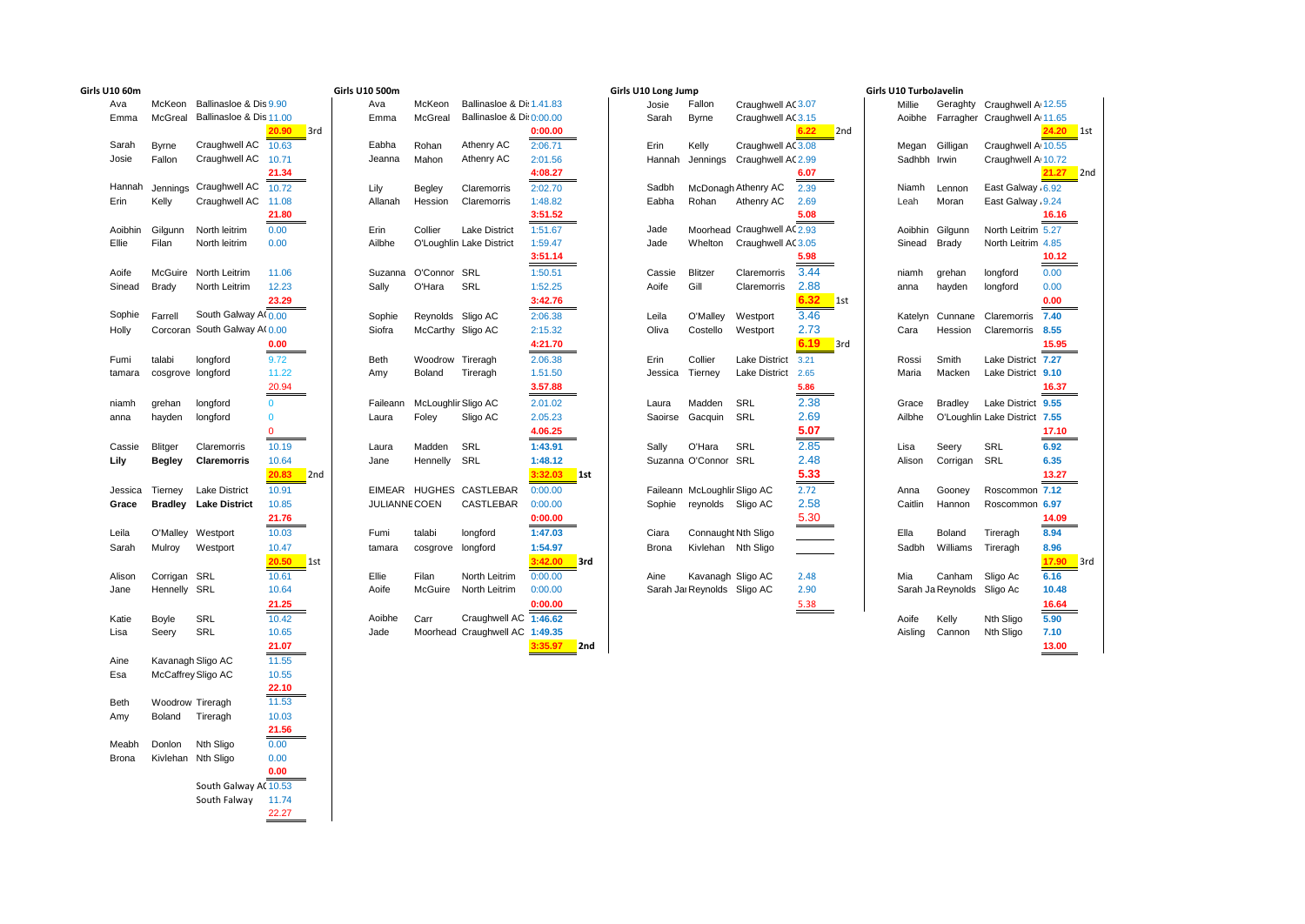| <b>Boys U10 60m</b> |                   |                          |                             | <b>Boys U10 500m</b> |                    |                                    |                |           | <b>Boys U10 Long Jump</b> |                              |                           |              | Boys U10 turbo Javelin |                 |                                |       |     |
|---------------------|-------------------|--------------------------|-----------------------------|----------------------|--------------------|------------------------------------|----------------|-----------|---------------------------|------------------------------|---------------------------|--------------|------------------------|-----------------|--------------------------------|-------|-----|
| Stephen             | Mannion           | South Galway A 9.77      |                             | David                | Mannion            | South Galway 1:35.45               |                |           | Evan                      | Hallinan                     | Craughwell A 3.53         |              | Cormac                 | Conneely        | Craughwell A 15.30             |       |     |
| David               | Mannion           | South Galway A 9.64      |                             | Stephen              | Mannion            | South Galway 1:35.80               |                |           | Cian                      | Lavan                        | Craughwell A 3.37         |              | Aaron                  | Flynn           | Craughwell A 10.32             |       |     |
|                     |                   |                          | 19.41<br>$\blacksquare$ 1st |                      |                    |                                    | $3:11.25$ 1st  |           |                           |                              |                           | 6.90<br>1st  |                        |                 |                                | 25.62 | 3rd |
| Cailim              | McDonagh GCH      |                          | 0.00                        | Evan                 | Hallinan           | Craughwell AC <sub>1:39.57</sub>   |                |           | Cathal                    | Duffy                        | Loughrea AC 3.44          |              | Michael                | Woods           | Craughwell A 10.83             |       |     |
| Sean                | Dunne             | <b>GCH</b>               | 0.00                        | Luke                 | Flynn              | Craughwell A(1:45.12               |                |           | Daniel                    | Keane                        | Loughrea AC 2.80          |              | Colm                   | O'Brien         | Craughwell A 10.05             |       |     |
|                     |                   |                          | 0.00                        |                      |                    |                                    | $3:24.69$ 3rd  |           |                           |                              |                           | 6.24         |                        |                 |                                | 20.88 |     |
| Cian                | Lavan             | Craughwell AC 10.23      |                             | Daniel               | Galvin             | Craughwell AC 1:45.25              |                |           | Luke                      | Flynn                        | Craughwell A 3.07         |              | Alex                   | Roberts         | Craughwell                     | 10.19 |     |
| Mark                | Walsh             | Craughwell AC 10.46      |                             | Adam                 | Furey              | Craughwell AC 1:58.32              |                |           | Fiachra                   | Bond                         | Craughwell A 3.26         |              | Ryan                   |                 | McDonnell Craughwell           | 11.09 |     |
|                     |                   |                          | 20.69                       |                      |                    |                                    | 3:43.57        |           |                           |                              |                           | 6.33         |                        |                 |                                | 21.28 |     |
| Gerard              | Murtagh           | Carrick AC               | 9.86                        | Eoin                 | Connell            | Ballinasloe & 1 <sub>1:54.90</sub> |                |           | Gerard                    | Murtagh                      | Carrick Ac                | 3.41         | Emmet                  | Doran           | Carrick AC                     | 10.70 |     |
| Dhani               | Keane             | Carrick AC               | 10.73                       | Mark                 | Kilkenny           | Ballinasloe & I <sub>1:43.77</sub> |                |           | Dhani                     | Keane                        | Carrick Ac                | 2.83         | Daniel                 | Martin          | Carrick AC                     | 10.14 |     |
|                     |                   |                          | 20.59                       |                      |                    |                                    | 3:38.67        |           |                           |                              |                           | 6.24         |                        |                 |                                | 20.84 |     |
| Mathew              | Murphy            | Mohill                   | 10.64                       | Mathew               | Murphy             | Mohill                             | 1:48.91        |           | Jack                      | Rowley                       | Mohill                    | 3.10         | Harry                  | Coogan          | North Leitrim 9.72             |       |     |
| Senan               | Curran            | Mohill                   | 11.07                       | Jack                 | Rowley             | Mohill                             | 1:50.77        |           | Senan                     | Curran                       | Mohill                    | 3.31         | Finn                   |                 | Verachtert North Leitrim 11.07 |       |     |
|                     |                   |                          | 21.71                       |                      |                    |                                    | 3:39.68        |           |                           |                              |                           | 6.41         |                        |                 |                                | 20.79 |     |
| Finn                |                   | Verachtert North Leitrim | 10.51                       | Luca                 | Duggan             | Ballina                            | 1:45.63        |           | Daniel                    | Martin                       | Carrick AC                | 2.55         | Patrick                | O'Hora          | Carrick AC                     | 7.94  |     |
| Harry               | Coogan            | North Leitrim            | 11.53                       | Padraic              | Gavin              | <b>Ballina</b>                     | 1:43.67        |           | Emmet                     | Doran                        | Carrick AC                | 2.30         | Diarmuid               | <b>McSharry</b> | Carrick AC                     | 8.59  |     |
|                     |                   |                          | 22.04                       |                      |                    |                                    | 3:29.30        |           |                           |                              |                           | 4.85         |                        |                 |                                | 16.53 |     |
| ross                | shields           | longford                 | 10.38                       | Dylan                |                    | Gallagher Claremorris              | 1:45.58        |           | ross                      | shields                      | Longford                  | 3.19         | Patrick                | Duffy           | Claremorris 9.14               |       |     |
| killian             | derwin            | lomgford                 | 11.26                       | Conor                |                    | O'Rourke Claremorris               | 1:40.46        |           | killian                   | derwin                       | Longford                  | 3.01         | Conor                  | Lydon           | Claremorris 5.93               |       |     |
|                     |                   |                          | 21.64                       |                      |                    |                                    | 3:26.04        |           |                           |                              |                           | 6.20         |                        |                 |                                | 15.07 |     |
| Luca                | Duggan            | <b>Ballina</b>           | 10.39                       | Adam                 | Nugent             | Westport                           | 1:51.04        |           | John                      | Finn                         | Claremorris               | 3.56         | Simon                  | <b>Boyle</b>    | Lake District 16.04            |       |     |
| Padraic             | Gavin             | Ballina                  | 10.85                       | Fionn                | O'Ruain            | Westport                           | 1:44.76        |           | Padraig                   | Jennings                     | Claremorris 3.12          |              | Oisin                  | Joyce           | Lake District 15.87            |       |     |
|                     |                   |                          | 21.24                       |                      |                    |                                    | 3:35.80        |           |                           |                              |                           | 6.68<br>3rd  |                        |                 |                                | 31.91 | 1st |
| Ronan               | Keane             | Claremorris              | 10.11                       | Jamie                | Carroll            | SRL                                | 1:43.02        |           | Conor                     |                              | O'Rourke Claremorris 3.19 |              | Tim                    | Carty           | Westport                       | 13.63 |     |
| Dylan               |                   | Gallagher Claremorris    | 10.26                       | Brian                | Mulvihill          | SRL                                | 1:40.06        |           | Feilim                    | Nolan                        | Claremorris 3.18          |              | Ciaran                 | Murphy          | Westport                       | 14.03 |     |
|                     |                   |                          | 20.37<br>3rd                |                      |                    |                                    | 3:23.08<br>2nd |           |                           |                              |                           | 6.37         |                        |                 |                                | 27.66 | 2nd |
| Adam                | Nugent            | Westport                 | 10.38                       | Kieran               | O'Dowd             | Lough Ree                          | 1:47.05        |           | Diarmuid                  | Duffy                        | Lake District 3.34        |              | Liam Og                | Coyle           | SRL                            | 0.00  |     |
| Ciaran              | Murphy            | Westport                 | 10.81                       | <b>Byron</b>         | Duignan            | Lough Ree                          | 2:13.09        |           | Oisin                     | Joyce                        | Lake District 3.36        |              | Joseph                 | Adegbore SRL    |                                | 0.00  |     |
|                     |                   |                          | 21.19                       |                      |                    |                                    | 4:00.14        |           |                           |                              |                           | $6.70$ 1st   |                        |                 |                                | 0.00  |     |
| Joseph              | Adegbore SRL      |                          | 9.92                        | Karl                 | Cummins            | Roscommon 1:53.22                  |                |           | Eoin                      | Campbell                     | SRL                       |              | Karl                   |                 | Cummins Roscommon 0.00         |       |     |
| Eoin                | Campbell SRL      |                          | 10.38                       | Ben                  |                    | Donnellan Roscommon 2:02.58        |                |           | Liam Og                   | Coyle                        | SRL                       |              | Ben                    |                 | Donnellan Roscommon 0.00       |       |     |
|                     |                   |                          | 20.30<br>2nd                |                      |                    |                                    | 3:55.80        |           |                           |                              |                           |              |                        |                 |                                | 0.00  |     |
| Jamie               | Carroll           | SRL                      | 10.41                       | Oisin                | Cadden             | Sligo AC                           | 1:45.77        |           | Niall                     | Tallon                       | SRL                       | 2.96         | Daniel                 | Sproule         | Sligo AC                       | 10.02 |     |
| Niall               | Tallon            | SRL                      | 10.33                       | Oliver               | O'Riordan Sligo AC |                                    | 1:48.95        |           | Brian                     | Mulvihill                    | SRL                       | 2.42         |                        |                 | Sligo AC                       | 10.16 |     |
|                     |                   |                          | 20.74                       |                      |                    |                                    | 3:34.72        |           |                           |                              |                           | 5.38         |                        |                 |                                | 20.18 |     |
| Kieran              | O'Dowd            | Lough Ree                | 10.36                       | Ben                  | Clavin             | Sth Sligo                          | 1:41.10        |           | Philip                    | Gillen                       | Nth Sligo                 | 2.79         | Dylan                  | Lacken          | Tireragh                       | 12.43 |     |
| Byron               | Duignan           | Lough Ree                | 10.83                       | Robert               | Hosey              | Sth Sligo                          | 1:53.90        |           | Mark                      |                              | O'Connor Nth Sligo        | 2.83         | Stephen                | Conway          | Tireragh                       | 9.43  |     |
|                     |                   |                          | 21.19                       |                      |                    |                                    | 3:35.00        |           |                           |                              |                           | 5.62         |                        |                 |                                | 21.86 |     |
| Oisin               | Cadden            | Sligo AC                 | 10.26                       | Luke                 | McGowan Tireragh   |                                    | 2:05.32        | 1358 Finn |                           | Mitchell                     | Sligo AC                  | 2.53         |                        |                 |                                |       |     |
|                     | Ambrose Bamber    | Sligo AC                 | 10.36                       | Alex                 | Harte              | Tireragh                           | 1:43.88        |           |                           | 1359 Ambrose Bamber Sligo AC |                           | 3.16         |                        |                 |                                |       |     |
|                     |                   |                          | 20.62                       |                      |                    |                                    | 3:49.20        |           |                           |                              |                           | 5.69         |                        |                 |                                |       |     |
| Ben                 | Clavin            | Sth Sligo                | 10.68                       |                      |                    |                                    |                | 1365 Joe  |                           | Campbell Sligo AC            |                           | $\mathbf{3}$ |                        |                 |                                |       |     |
| Ryan                | Barrett           | Sth Sligo                | 10.93                       |                      |                    |                                    |                |           | 1366 Mathew Clarke        |                              | Sligo AC                  | 3.07         |                        |                 |                                |       |     |
|                     |                   |                          | 21.61                       |                      |                    |                                    |                |           |                           |                              |                           | 6.07         |                        |                 |                                |       |     |
| Alex                | Harte             | Tireragh                 | 10.04                       |                      |                    |                                    |                |           |                           |                              |                           |              |                        |                 |                                |       |     |
| Mathew              | Johnston Tireragh |                          | 10.86                       |                      |                    |                                    |                |           |                           |                              |                           |              |                        |                 |                                |       |     |
|                     |                   |                          | 20.90                       |                      |                    |                                    |                |           |                           |                              |                           |              |                        |                 |                                |       |     |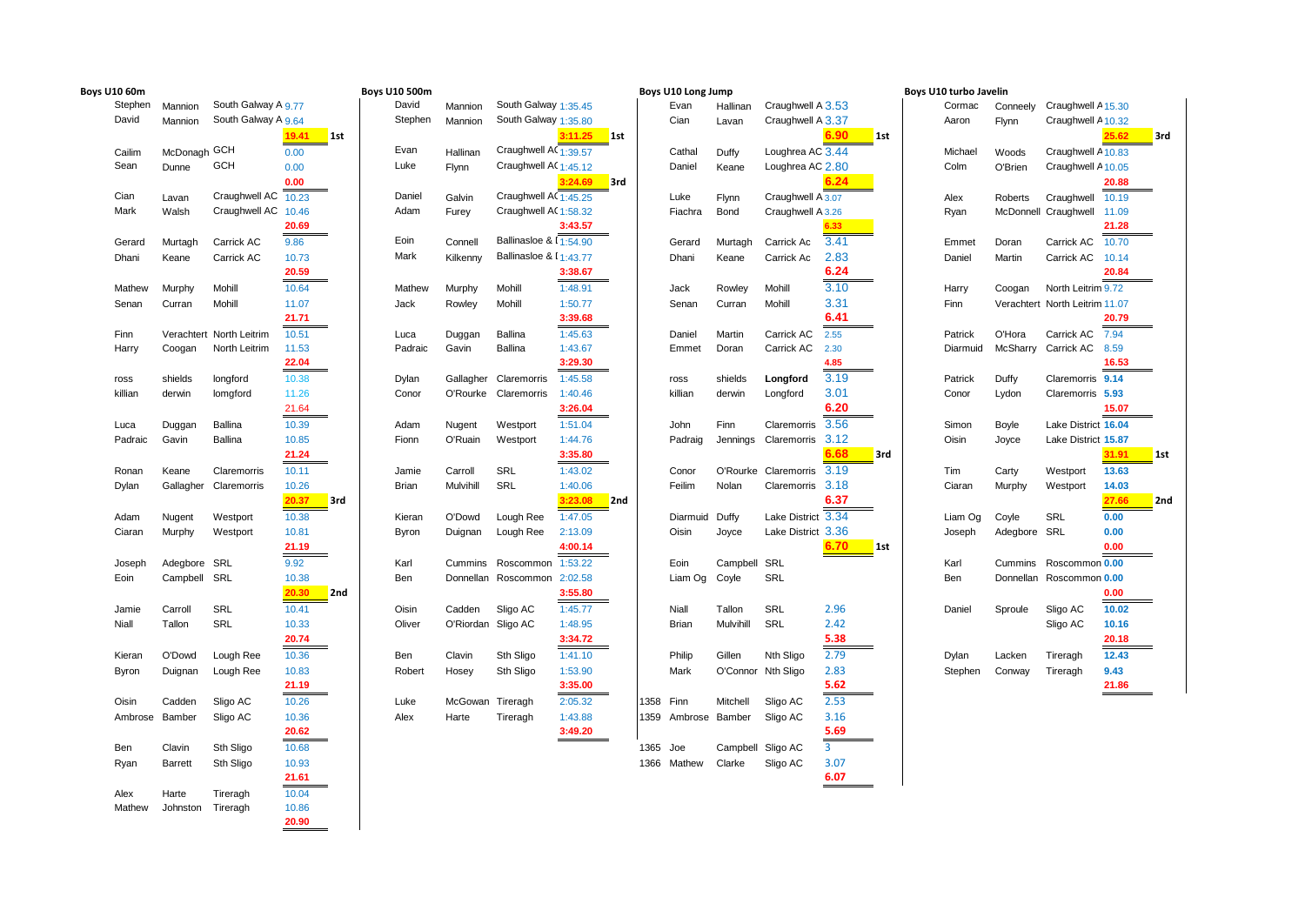| U11 Girls 600m<br>U11 Girls Long Jump<br>U11 Turbo Javelin<br><b>GCH</b><br><b>GCH</b><br>9.53<br>Emma<br>Moore<br>1:57.43<br>Moore<br>Craughwell / 3.20<br>Rebecca<br>Lynch<br>Craughwell A 16.94<br>Rebecca Lynch<br><b>GCH</b><br><b>GCH</b><br>Costello<br>9.92<br>Aoibheann Costello<br>1:58.33<br>Emily<br>Miskella<br>Craughwell / 3.41<br>Regina<br>Maduka<br>Craughwell A 13.01<br>19.45<br>$3:55.76$ 1st<br>$\sqrt{1}$ st<br>6.61<br>1st<br>29.95<br>2nd<br>South Galway AC 9.84<br>Emily<br>Craughwell A(1:59.70<br>Craughwell A 9.91<br>Dalton<br>Miskella<br>Rebekah Flynn<br>Craughwell / 3.30<br>Holly<br>Comer<br>South Galway AC 10.43<br>Craughwell A(2:02.39<br>Rebekah<br>Flynn<br>Craughwell A 12.06<br>Milroy<br>Caoimhe Connolly<br>Craughwell / 3.00<br>Alex<br>Slamas<br>4:02.09<br>21.97<br>20.27<br>2nd<br>6.30<br>3rd<br><b>Brd</b><br>Ballinasloe & Dist 10.37<br>Athenry AC<br>Zoe<br>2:12.43<br>Craughwell / 3.06<br>Athenry AC<br>Mitchell<br>Griffin<br>Coffey<br>0.00<br>Alex<br>Slamas<br>Amy<br>Ballinasloe & Dist 10.36<br>Aoife<br>Athenry AC 2:14.87<br>Wall<br>Mitchell<br>Oliwia<br>Koman<br>Craughwell / 2.80<br>Grainne<br>McCosker Athenry AC<br>0.00<br>4:27.30<br>20.73<br>5.86<br>0.00<br>Carrick AC 3.14<br>10.23<br>Sommers North Leitrim 2:03.49<br>Verachtert North Leitrim 12.43<br>McCabe<br>Carrick AC<br>Erin<br>Olwyn<br>Moore<br>Helen<br>McCabe<br>Greene<br>Carrick AC<br>10.43<br>North Leitrim 2:31.33<br>Sophie<br>Carrick AC 2.74<br>North Leitrim 16.55<br>Moore<br>Erica<br>Greene<br>Erica<br>20.66<br>4:34.82<br>5.88<br>28.98<br>3rd<br>10.02<br>2:10.91<br>McGrenagl Carrick AC 2.81<br>Harte<br>Carrick AC<br>Maria<br>Sheridan<br>Claremorris 13.40<br>Sommers<br>North Leitrim<br>Aine<br>Leah<br>2:40.74<br>Carrick AC 2.86<br>North Leitrim<br>10.47<br><b>McDermott Carrick AC</b><br><b>Burns</b><br>Ellen<br>Claremorris 9.23<br>Carolan<br>Eleanor<br>Fleur<br>Neylon<br>20.49<br>4:51.65<br>22.63<br>5.67<br>2:08.72<br>Lake District 8.28<br><b>Burns</b><br>Carrick AC<br>10.92<br>Helen<br>Verachtert North Leitrin 1.88<br>Philbin<br>avril<br>cosgrove<br>Lara<br>Lilly<br>McGrenaghan Carrick AC<br>10.89<br>aideen<br>mulligan<br>Ballina<br>2:08.89<br>Niamh<br>Carolan<br>North Leitrin 3.25<br>Smith<br>Lake District 7.80<br>4:17.61<br>5.13<br>16.08<br>21.81<br>9.88<br>Touhy<br>Ballina<br>2:18.49<br>2.85<br>20.55<br>mc phillips<br>longford<br>Keira<br>mc phillips longford<br>Emily<br><b>Chambers Westport</b><br>sarah<br>10.38<br>Clodagh<br>MacDermo Ballina<br>2:12.26<br>mulligan longford<br>3.00<br><b>Chambers Westport</b><br>17.35<br>longford<br>aideen<br>Maggie<br>cosgrove<br>20.26<br>4:30.75<br>37.90<br>2nd<br>5.85<br>1st<br>10.59<br>Flynn<br>2:00.69<br>10.02<br><b>Ballina</b><br>Claremorris<br>Flynn<br>Claremorris 2.71<br>Sinead<br>McCullagh SRL<br>Touhy<br>Ava<br>Ava<br>O'Brien<br>SRL<br>12.33<br>Claremorris 2:12.26<br>Commons Claremorris 3.26<br>8.80<br>MacDermott<br>Ballina<br>Rebecca<br>Lyons<br>Aisling<br>Amy<br>22.92<br>4:12.95<br>5.97<br>18.82<br>10.24<br>2:01.43<br>Ballina<br>Claremorris 3.28<br>Ella<br>Fleming<br>Moran<br>Westport<br>Rebecca Lyons<br>Hogan<br>Lough Ree<br>8.73<br>Laura<br><b>Ballina</b><br>10.44<br>Scahill<br>2:09.22<br>Clodagh<br>Lough Ree<br>14.70<br>Mullarkey<br>Sophie<br>Westport<br>Heraty<br>Claremorris 3.06<br>Viktoria<br>Jedrych<br>$4:10.65$ 3rd<br>6.34<br>23.43<br>20.68<br>2nd<br>10.31<br>2.90<br>6.44<br>Feely<br>North Roscon 2:20.39<br>Chambers Westport<br>O'Carroll<br>Commons<br>Claremorris<br>Aisling<br>Maggie<br>Ciara<br>Tireragh<br>10.73<br>King<br>North Roscon 2:09.34<br>2.49<br>Whelan<br>Tireragh<br>7.69<br>Heraty<br>Claremorris<br>Aine<br>Fallon<br>Westport<br>Aoife<br>Isabel<br>14.13<br>21.04<br>4:29.73<br>5.39<br>SRL<br>2.91<br>North Roscomm (10.55<br>Seery<br>2.12.08<br>McCullagh SRL<br>Sth Sligo<br>Feely<br>Sinead<br>Aoife<br>Gillespie<br>12.60<br>Sinead<br>O'Connor SRL<br>SRL<br>North Roscomm (10.62<br>0:00.00<br>Sth Sligo<br>5.15<br>King<br>Sinead<br>Seery<br>2.45<br>Bethany<br><b>Burke</b><br>Aine<br>0:00.00<br>5.36<br>17.75<br>21.17<br>O'Sullivan<br>10.27<br>O'Sullivan Sligo AC<br>2:19.49<br>Gillen<br>Nth Sligo<br>7.92<br>Sligo AC<br>Cliodhna<br>Ella<br>Hogan<br>Lough Ree 1.65<br>Ava<br>Conlon<br>Sligo AC<br>10.40<br>Connor<br>Sligo AC<br>2:25.64<br>Viktoria<br>Lough Ree 1.88<br>Nth Sligo<br>9.31<br>Caoimhe<br>Jedrych<br>Eimear<br>Cannon<br>4:45.13<br>3.53<br>20.67<br>17.23<br>Nth Sligo<br>2:23.53<br>Sligo AC<br>0.00<br>McManus<br>Nth Sligo<br>10.30<br>Gillen<br>Ava<br>Alannah<br>Conlon<br>2:30.93<br>Sligo AC<br>0.00<br>Kelly<br>Nth Sligo<br>10.49<br>Gilmartin Nth sligo<br>Caoimhe Connor<br>Lauren<br>20.79<br>4:54.46<br>0.00<br>10.06<br>Nth Sligo<br>2.84<br>Whitehead<br>Corran AC<br>Caoimhe<br>Gilespie<br>Corran AC<br>10.49<br>McManus Nth Sligo<br>3.15<br>Tighe<br>Rachel<br>20.55<br>5.99 |                |  |  |  |  |                |  |  |  |
|----------------------------------------------------------------------------------------------------------------------------------------------------------------------------------------------------------------------------------------------------------------------------------------------------------------------------------------------------------------------------------------------------------------------------------------------------------------------------------------------------------------------------------------------------------------------------------------------------------------------------------------------------------------------------------------------------------------------------------------------------------------------------------------------------------------------------------------------------------------------------------------------------------------------------------------------------------------------------------------------------------------------------------------------------------------------------------------------------------------------------------------------------------------------------------------------------------------------------------------------------------------------------------------------------------------------------------------------------------------------------------------------------------------------------------------------------------------------------------------------------------------------------------------------------------------------------------------------------------------------------------------------------------------------------------------------------------------------------------------------------------------------------------------------------------------------------------------------------------------------------------------------------------------------------------------------------------------------------------------------------------------------------------------------------------------------------------------------------------------------------------------------------------------------------------------------------------------------------------------------------------------------------------------------------------------------------------------------------------------------------------------------------------------------------------------------------------------------------------------------------------------------------------------------------------------------------------------------------------------------------------------------------------------------------------------------------------------------------------------------------------------------------------------------------------------------------------------------------------------------------------------------------------------------------------------------------------------------------------------------------------------------------------------------------------------------------------------------------------------------------------------------------------------------------------------------------------------------------------------------------------------------------------------------------------------------------------------------------------------------------------------------------------------------------------------------------------------------------------------------------------------------------------------------------------------------------------------------------------------------------------------------------------------------------------------------------------------------------------------------------------------------------------------------------------------------------------------------------------------------------------------------------------------------------------------------------------------------------------------------------------------------------------------------------------------------------------------------------------------------------------------------------------------------------------------------------------------------------------------------------------------------------------------------------------------------------------------------------------------------------------------------------------------------------------------------------------------------------------------------------------------------------------------------------------------------------------------------------------------------------------------------------------------------------------------------------------------------------------------------------------------------------------------------------------------------------------------------------------------------------------------------------------------------------------------------------------------------------------------------|----------------|--|--|--|--|----------------|--|--|--|
|                                                                                                                                                                                                                                                                                                                                                                                                                                                                                                                                                                                                                                                                                                                                                                                                                                                                                                                                                                                                                                                                                                                                                                                                                                                                                                                                                                                                                                                                                                                                                                                                                                                                                                                                                                                                                                                                                                                                                                                                                                                                                                                                                                                                                                                                                                                                                                                                                                                                                                                                                                                                                                                                                                                                                                                                                                                                                                                                                                                                                                                                                                                                                                                                                                                                                                                                                                                                                                                                                                                                                                                                                                                                                                                                                                                                                                                                                                                                                                                                                                                                                                                                                                                                                                                                                                                                                                                                                                                                                                                                                                                                                                                                                                                                                                                                                                                                                                                                                                                              |                |  |  |  |  |                |  |  |  |
|                                                                                                                                                                                                                                                                                                                                                                                                                                                                                                                                                                                                                                                                                                                                                                                                                                                                                                                                                                                                                                                                                                                                                                                                                                                                                                                                                                                                                                                                                                                                                                                                                                                                                                                                                                                                                                                                                                                                                                                                                                                                                                                                                                                                                                                                                                                                                                                                                                                                                                                                                                                                                                                                                                                                                                                                                                                                                                                                                                                                                                                                                                                                                                                                                                                                                                                                                                                                                                                                                                                                                                                                                                                                                                                                                                                                                                                                                                                                                                                                                                                                                                                                                                                                                                                                                                                                                                                                                                                                                                                                                                                                                                                                                                                                                                                                                                                                                                                                                                                              |                |  |  |  |  |                |  |  |  |
|                                                                                                                                                                                                                                                                                                                                                                                                                                                                                                                                                                                                                                                                                                                                                                                                                                                                                                                                                                                                                                                                                                                                                                                                                                                                                                                                                                                                                                                                                                                                                                                                                                                                                                                                                                                                                                                                                                                                                                                                                                                                                                                                                                                                                                                                                                                                                                                                                                                                                                                                                                                                                                                                                                                                                                                                                                                                                                                                                                                                                                                                                                                                                                                                                                                                                                                                                                                                                                                                                                                                                                                                                                                                                                                                                                                                                                                                                                                                                                                                                                                                                                                                                                                                                                                                                                                                                                                                                                                                                                                                                                                                                                                                                                                                                                                                                                                                                                                                                                                              |                |  |  |  |  |                |  |  |  |
|                                                                                                                                                                                                                                                                                                                                                                                                                                                                                                                                                                                                                                                                                                                                                                                                                                                                                                                                                                                                                                                                                                                                                                                                                                                                                                                                                                                                                                                                                                                                                                                                                                                                                                                                                                                                                                                                                                                                                                                                                                                                                                                                                                                                                                                                                                                                                                                                                                                                                                                                                                                                                                                                                                                                                                                                                                                                                                                                                                                                                                                                                                                                                                                                                                                                                                                                                                                                                                                                                                                                                                                                                                                                                                                                                                                                                                                                                                                                                                                                                                                                                                                                                                                                                                                                                                                                                                                                                                                                                                                                                                                                                                                                                                                                                                                                                                                                                                                                                                                              | Girls 60m      |  |  |  |  |                |  |  |  |
|                                                                                                                                                                                                                                                                                                                                                                                                                                                                                                                                                                                                                                                                                                                                                                                                                                                                                                                                                                                                                                                                                                                                                                                                                                                                                                                                                                                                                                                                                                                                                                                                                                                                                                                                                                                                                                                                                                                                                                                                                                                                                                                                                                                                                                                                                                                                                                                                                                                                                                                                                                                                                                                                                                                                                                                                                                                                                                                                                                                                                                                                                                                                                                                                                                                                                                                                                                                                                                                                                                                                                                                                                                                                                                                                                                                                                                                                                                                                                                                                                                                                                                                                                                                                                                                                                                                                                                                                                                                                                                                                                                                                                                                                                                                                                                                                                                                                                                                                                                                              | Emma           |  |  |  |  |                |  |  |  |
|                                                                                                                                                                                                                                                                                                                                                                                                                                                                                                                                                                                                                                                                                                                                                                                                                                                                                                                                                                                                                                                                                                                                                                                                                                                                                                                                                                                                                                                                                                                                                                                                                                                                                                                                                                                                                                                                                                                                                                                                                                                                                                                                                                                                                                                                                                                                                                                                                                                                                                                                                                                                                                                                                                                                                                                                                                                                                                                                                                                                                                                                                                                                                                                                                                                                                                                                                                                                                                                                                                                                                                                                                                                                                                                                                                                                                                                                                                                                                                                                                                                                                                                                                                                                                                                                                                                                                                                                                                                                                                                                                                                                                                                                                                                                                                                                                                                                                                                                                                                              | Aoibheann      |  |  |  |  |                |  |  |  |
|                                                                                                                                                                                                                                                                                                                                                                                                                                                                                                                                                                                                                                                                                                                                                                                                                                                                                                                                                                                                                                                                                                                                                                                                                                                                                                                                                                                                                                                                                                                                                                                                                                                                                                                                                                                                                                                                                                                                                                                                                                                                                                                                                                                                                                                                                                                                                                                                                                                                                                                                                                                                                                                                                                                                                                                                                                                                                                                                                                                                                                                                                                                                                                                                                                                                                                                                                                                                                                                                                                                                                                                                                                                                                                                                                                                                                                                                                                                                                                                                                                                                                                                                                                                                                                                                                                                                                                                                                                                                                                                                                                                                                                                                                                                                                                                                                                                                                                                                                                                              |                |  |  |  |  |                |  |  |  |
|                                                                                                                                                                                                                                                                                                                                                                                                                                                                                                                                                                                                                                                                                                                                                                                                                                                                                                                                                                                                                                                                                                                                                                                                                                                                                                                                                                                                                                                                                                                                                                                                                                                                                                                                                                                                                                                                                                                                                                                                                                                                                                                                                                                                                                                                                                                                                                                                                                                                                                                                                                                                                                                                                                                                                                                                                                                                                                                                                                                                                                                                                                                                                                                                                                                                                                                                                                                                                                                                                                                                                                                                                                                                                                                                                                                                                                                                                                                                                                                                                                                                                                                                                                                                                                                                                                                                                                                                                                                                                                                                                                                                                                                                                                                                                                                                                                                                                                                                                                                              | Roisin         |  |  |  |  |                |  |  |  |
|                                                                                                                                                                                                                                                                                                                                                                                                                                                                                                                                                                                                                                                                                                                                                                                                                                                                                                                                                                                                                                                                                                                                                                                                                                                                                                                                                                                                                                                                                                                                                                                                                                                                                                                                                                                                                                                                                                                                                                                                                                                                                                                                                                                                                                                                                                                                                                                                                                                                                                                                                                                                                                                                                                                                                                                                                                                                                                                                                                                                                                                                                                                                                                                                                                                                                                                                                                                                                                                                                                                                                                                                                                                                                                                                                                                                                                                                                                                                                                                                                                                                                                                                                                                                                                                                                                                                                                                                                                                                                                                                                                                                                                                                                                                                                                                                                                                                                                                                                                                              | Amelia         |  |  |  |  |                |  |  |  |
|                                                                                                                                                                                                                                                                                                                                                                                                                                                                                                                                                                                                                                                                                                                                                                                                                                                                                                                                                                                                                                                                                                                                                                                                                                                                                                                                                                                                                                                                                                                                                                                                                                                                                                                                                                                                                                                                                                                                                                                                                                                                                                                                                                                                                                                                                                                                                                                                                                                                                                                                                                                                                                                                                                                                                                                                                                                                                                                                                                                                                                                                                                                                                                                                                                                                                                                                                                                                                                                                                                                                                                                                                                                                                                                                                                                                                                                                                                                                                                                                                                                                                                                                                                                                                                                                                                                                                                                                                                                                                                                                                                                                                                                                                                                                                                                                                                                                                                                                                                                              |                |  |  |  |  |                |  |  |  |
|                                                                                                                                                                                                                                                                                                                                                                                                                                                                                                                                                                                                                                                                                                                                                                                                                                                                                                                                                                                                                                                                                                                                                                                                                                                                                                                                                                                                                                                                                                                                                                                                                                                                                                                                                                                                                                                                                                                                                                                                                                                                                                                                                                                                                                                                                                                                                                                                                                                                                                                                                                                                                                                                                                                                                                                                                                                                                                                                                                                                                                                                                                                                                                                                                                                                                                                                                                                                                                                                                                                                                                                                                                                                                                                                                                                                                                                                                                                                                                                                                                                                                                                                                                                                                                                                                                                                                                                                                                                                                                                                                                                                                                                                                                                                                                                                                                                                                                                                                                                              | Emma           |  |  |  |  |                |  |  |  |
|                                                                                                                                                                                                                                                                                                                                                                                                                                                                                                                                                                                                                                                                                                                                                                                                                                                                                                                                                                                                                                                                                                                                                                                                                                                                                                                                                                                                                                                                                                                                                                                                                                                                                                                                                                                                                                                                                                                                                                                                                                                                                                                                                                                                                                                                                                                                                                                                                                                                                                                                                                                                                                                                                                                                                                                                                                                                                                                                                                                                                                                                                                                                                                                                                                                                                                                                                                                                                                                                                                                                                                                                                                                                                                                                                                                                                                                                                                                                                                                                                                                                                                                                                                                                                                                                                                                                                                                                                                                                                                                                                                                                                                                                                                                                                                                                                                                                                                                                                                                              | Shauna         |  |  |  |  |                |  |  |  |
|                                                                                                                                                                                                                                                                                                                                                                                                                                                                                                                                                                                                                                                                                                                                                                                                                                                                                                                                                                                                                                                                                                                                                                                                                                                                                                                                                                                                                                                                                                                                                                                                                                                                                                                                                                                                                                                                                                                                                                                                                                                                                                                                                                                                                                                                                                                                                                                                                                                                                                                                                                                                                                                                                                                                                                                                                                                                                                                                                                                                                                                                                                                                                                                                                                                                                                                                                                                                                                                                                                                                                                                                                                                                                                                                                                                                                                                                                                                                                                                                                                                                                                                                                                                                                                                                                                                                                                                                                                                                                                                                                                                                                                                                                                                                                                                                                                                                                                                                                                                              |                |  |  |  |  |                |  |  |  |
|                                                                                                                                                                                                                                                                                                                                                                                                                                                                                                                                                                                                                                                                                                                                                                                                                                                                                                                                                                                                                                                                                                                                                                                                                                                                                                                                                                                                                                                                                                                                                                                                                                                                                                                                                                                                                                                                                                                                                                                                                                                                                                                                                                                                                                                                                                                                                                                                                                                                                                                                                                                                                                                                                                                                                                                                                                                                                                                                                                                                                                                                                                                                                                                                                                                                                                                                                                                                                                                                                                                                                                                                                                                                                                                                                                                                                                                                                                                                                                                                                                                                                                                                                                                                                                                                                                                                                                                                                                                                                                                                                                                                                                                                                                                                                                                                                                                                                                                                                                                              | Sophie         |  |  |  |  |                |  |  |  |
|                                                                                                                                                                                                                                                                                                                                                                                                                                                                                                                                                                                                                                                                                                                                                                                                                                                                                                                                                                                                                                                                                                                                                                                                                                                                                                                                                                                                                                                                                                                                                                                                                                                                                                                                                                                                                                                                                                                                                                                                                                                                                                                                                                                                                                                                                                                                                                                                                                                                                                                                                                                                                                                                                                                                                                                                                                                                                                                                                                                                                                                                                                                                                                                                                                                                                                                                                                                                                                                                                                                                                                                                                                                                                                                                                                                                                                                                                                                                                                                                                                                                                                                                                                                                                                                                                                                                                                                                                                                                                                                                                                                                                                                                                                                                                                                                                                                                                                                                                                                              | Olwyn          |  |  |  |  |                |  |  |  |
|                                                                                                                                                                                                                                                                                                                                                                                                                                                                                                                                                                                                                                                                                                                                                                                                                                                                                                                                                                                                                                                                                                                                                                                                                                                                                                                                                                                                                                                                                                                                                                                                                                                                                                                                                                                                                                                                                                                                                                                                                                                                                                                                                                                                                                                                                                                                                                                                                                                                                                                                                                                                                                                                                                                                                                                                                                                                                                                                                                                                                                                                                                                                                                                                                                                                                                                                                                                                                                                                                                                                                                                                                                                                                                                                                                                                                                                                                                                                                                                                                                                                                                                                                                                                                                                                                                                                                                                                                                                                                                                                                                                                                                                                                                                                                                                                                                                                                                                                                                                              |                |  |  |  |  |                |  |  |  |
|                                                                                                                                                                                                                                                                                                                                                                                                                                                                                                                                                                                                                                                                                                                                                                                                                                                                                                                                                                                                                                                                                                                                                                                                                                                                                                                                                                                                                                                                                                                                                                                                                                                                                                                                                                                                                                                                                                                                                                                                                                                                                                                                                                                                                                                                                                                                                                                                                                                                                                                                                                                                                                                                                                                                                                                                                                                                                                                                                                                                                                                                                                                                                                                                                                                                                                                                                                                                                                                                                                                                                                                                                                                                                                                                                                                                                                                                                                                                                                                                                                                                                                                                                                                                                                                                                                                                                                                                                                                                                                                                                                                                                                                                                                                                                                                                                                                                                                                                                                                              | Erin           |  |  |  |  |                |  |  |  |
|                                                                                                                                                                                                                                                                                                                                                                                                                                                                                                                                                                                                                                                                                                                                                                                                                                                                                                                                                                                                                                                                                                                                                                                                                                                                                                                                                                                                                                                                                                                                                                                                                                                                                                                                                                                                                                                                                                                                                                                                                                                                                                                                                                                                                                                                                                                                                                                                                                                                                                                                                                                                                                                                                                                                                                                                                                                                                                                                                                                                                                                                                                                                                                                                                                                                                                                                                                                                                                                                                                                                                                                                                                                                                                                                                                                                                                                                                                                                                                                                                                                                                                                                                                                                                                                                                                                                                                                                                                                                                                                                                                                                                                                                                                                                                                                                                                                                                                                                                                                              | Niamh          |  |  |  |  |                |  |  |  |
|                                                                                                                                                                                                                                                                                                                                                                                                                                                                                                                                                                                                                                                                                                                                                                                                                                                                                                                                                                                                                                                                                                                                                                                                                                                                                                                                                                                                                                                                                                                                                                                                                                                                                                                                                                                                                                                                                                                                                                                                                                                                                                                                                                                                                                                                                                                                                                                                                                                                                                                                                                                                                                                                                                                                                                                                                                                                                                                                                                                                                                                                                                                                                                                                                                                                                                                                                                                                                                                                                                                                                                                                                                                                                                                                                                                                                                                                                                                                                                                                                                                                                                                                                                                                                                                                                                                                                                                                                                                                                                                                                                                                                                                                                                                                                                                                                                                                                                                                                                                              |                |  |  |  |  |                |  |  |  |
|                                                                                                                                                                                                                                                                                                                                                                                                                                                                                                                                                                                                                                                                                                                                                                                                                                                                                                                                                                                                                                                                                                                                                                                                                                                                                                                                                                                                                                                                                                                                                                                                                                                                                                                                                                                                                                                                                                                                                                                                                                                                                                                                                                                                                                                                                                                                                                                                                                                                                                                                                                                                                                                                                                                                                                                                                                                                                                                                                                                                                                                                                                                                                                                                                                                                                                                                                                                                                                                                                                                                                                                                                                                                                                                                                                                                                                                                                                                                                                                                                                                                                                                                                                                                                                                                                                                                                                                                                                                                                                                                                                                                                                                                                                                                                                                                                                                                                                                                                                                              | Fleur<br>Maria |  |  |  |  |                |  |  |  |
|                                                                                                                                                                                                                                                                                                                                                                                                                                                                                                                                                                                                                                                                                                                                                                                                                                                                                                                                                                                                                                                                                                                                                                                                                                                                                                                                                                                                                                                                                                                                                                                                                                                                                                                                                                                                                                                                                                                                                                                                                                                                                                                                                                                                                                                                                                                                                                                                                                                                                                                                                                                                                                                                                                                                                                                                                                                                                                                                                                                                                                                                                                                                                                                                                                                                                                                                                                                                                                                                                                                                                                                                                                                                                                                                                                                                                                                                                                                                                                                                                                                                                                                                                                                                                                                                                                                                                                                                                                                                                                                                                                                                                                                                                                                                                                                                                                                                                                                                                                                              |                |  |  |  |  |                |  |  |  |
|                                                                                                                                                                                                                                                                                                                                                                                                                                                                                                                                                                                                                                                                                                                                                                                                                                                                                                                                                                                                                                                                                                                                                                                                                                                                                                                                                                                                                                                                                                                                                                                                                                                                                                                                                                                                                                                                                                                                                                                                                                                                                                                                                                                                                                                                                                                                                                                                                                                                                                                                                                                                                                                                                                                                                                                                                                                                                                                                                                                                                                                                                                                                                                                                                                                                                                                                                                                                                                                                                                                                                                                                                                                                                                                                                                                                                                                                                                                                                                                                                                                                                                                                                                                                                                                                                                                                                                                                                                                                                                                                                                                                                                                                                                                                                                                                                                                                                                                                                                                              | sarah          |  |  |  |  |                |  |  |  |
|                                                                                                                                                                                                                                                                                                                                                                                                                                                                                                                                                                                                                                                                                                                                                                                                                                                                                                                                                                                                                                                                                                                                                                                                                                                                                                                                                                                                                                                                                                                                                                                                                                                                                                                                                                                                                                                                                                                                                                                                                                                                                                                                                                                                                                                                                                                                                                                                                                                                                                                                                                                                                                                                                                                                                                                                                                                                                                                                                                                                                                                                                                                                                                                                                                                                                                                                                                                                                                                                                                                                                                                                                                                                                                                                                                                                                                                                                                                                                                                                                                                                                                                                                                                                                                                                                                                                                                                                                                                                                                                                                                                                                                                                                                                                                                                                                                                                                                                                                                                              | avril          |  |  |  |  |                |  |  |  |
|                                                                                                                                                                                                                                                                                                                                                                                                                                                                                                                                                                                                                                                                                                                                                                                                                                                                                                                                                                                                                                                                                                                                                                                                                                                                                                                                                                                                                                                                                                                                                                                                                                                                                                                                                                                                                                                                                                                                                                                                                                                                                                                                                                                                                                                                                                                                                                                                                                                                                                                                                                                                                                                                                                                                                                                                                                                                                                                                                                                                                                                                                                                                                                                                                                                                                                                                                                                                                                                                                                                                                                                                                                                                                                                                                                                                                                                                                                                                                                                                                                                                                                                                                                                                                                                                                                                                                                                                                                                                                                                                                                                                                                                                                                                                                                                                                                                                                                                                                                                              |                |  |  |  |  |                |  |  |  |
|                                                                                                                                                                                                                                                                                                                                                                                                                                                                                                                                                                                                                                                                                                                                                                                                                                                                                                                                                                                                                                                                                                                                                                                                                                                                                                                                                                                                                                                                                                                                                                                                                                                                                                                                                                                                                                                                                                                                                                                                                                                                                                                                                                                                                                                                                                                                                                                                                                                                                                                                                                                                                                                                                                                                                                                                                                                                                                                                                                                                                                                                                                                                                                                                                                                                                                                                                                                                                                                                                                                                                                                                                                                                                                                                                                                                                                                                                                                                                                                                                                                                                                                                                                                                                                                                                                                                                                                                                                                                                                                                                                                                                                                                                                                                                                                                                                                                                                                                                                                              | Keira          |  |  |  |  |                |  |  |  |
|                                                                                                                                                                                                                                                                                                                                                                                                                                                                                                                                                                                                                                                                                                                                                                                                                                                                                                                                                                                                                                                                                                                                                                                                                                                                                                                                                                                                                                                                                                                                                                                                                                                                                                                                                                                                                                                                                                                                                                                                                                                                                                                                                                                                                                                                                                                                                                                                                                                                                                                                                                                                                                                                                                                                                                                                                                                                                                                                                                                                                                                                                                                                                                                                                                                                                                                                                                                                                                                                                                                                                                                                                                                                                                                                                                                                                                                                                                                                                                                                                                                                                                                                                                                                                                                                                                                                                                                                                                                                                                                                                                                                                                                                                                                                                                                                                                                                                                                                                                                              | Clodagh        |  |  |  |  |                |  |  |  |
|                                                                                                                                                                                                                                                                                                                                                                                                                                                                                                                                                                                                                                                                                                                                                                                                                                                                                                                                                                                                                                                                                                                                                                                                                                                                                                                                                                                                                                                                                                                                                                                                                                                                                                                                                                                                                                                                                                                                                                                                                                                                                                                                                                                                                                                                                                                                                                                                                                                                                                                                                                                                                                                                                                                                                                                                                                                                                                                                                                                                                                                                                                                                                                                                                                                                                                                                                                                                                                                                                                                                                                                                                                                                                                                                                                                                                                                                                                                                                                                                                                                                                                                                                                                                                                                                                                                                                                                                                                                                                                                                                                                                                                                                                                                                                                                                                                                                                                                                                                                              |                |  |  |  |  |                |  |  |  |
|                                                                                                                                                                                                                                                                                                                                                                                                                                                                                                                                                                                                                                                                                                                                                                                                                                                                                                                                                                                                                                                                                                                                                                                                                                                                                                                                                                                                                                                                                                                                                                                                                                                                                                                                                                                                                                                                                                                                                                                                                                                                                                                                                                                                                                                                                                                                                                                                                                                                                                                                                                                                                                                                                                                                                                                                                                                                                                                                                                                                                                                                                                                                                                                                                                                                                                                                                                                                                                                                                                                                                                                                                                                                                                                                                                                                                                                                                                                                                                                                                                                                                                                                                                                                                                                                                                                                                                                                                                                                                                                                                                                                                                                                                                                                                                                                                                                                                                                                                                                              | Orla           |  |  |  |  |                |  |  |  |
|                                                                                                                                                                                                                                                                                                                                                                                                                                                                                                                                                                                                                                                                                                                                                                                                                                                                                                                                                                                                                                                                                                                                                                                                                                                                                                                                                                                                                                                                                                                                                                                                                                                                                                                                                                                                                                                                                                                                                                                                                                                                                                                                                                                                                                                                                                                                                                                                                                                                                                                                                                                                                                                                                                                                                                                                                                                                                                                                                                                                                                                                                                                                                                                                                                                                                                                                                                                                                                                                                                                                                                                                                                                                                                                                                                                                                                                                                                                                                                                                                                                                                                                                                                                                                                                                                                                                                                                                                                                                                                                                                                                                                                                                                                                                                                                                                                                                                                                                                                                              | Aisling        |  |  |  |  |                |  |  |  |
|                                                                                                                                                                                                                                                                                                                                                                                                                                                                                                                                                                                                                                                                                                                                                                                                                                                                                                                                                                                                                                                                                                                                                                                                                                                                                                                                                                                                                                                                                                                                                                                                                                                                                                                                                                                                                                                                                                                                                                                                                                                                                                                                                                                                                                                                                                                                                                                                                                                                                                                                                                                                                                                                                                                                                                                                                                                                                                                                                                                                                                                                                                                                                                                                                                                                                                                                                                                                                                                                                                                                                                                                                                                                                                                                                                                                                                                                                                                                                                                                                                                                                                                                                                                                                                                                                                                                                                                                                                                                                                                                                                                                                                                                                                                                                                                                                                                                                                                                                                                              |                |  |  |  |  |                |  |  |  |
|                                                                                                                                                                                                                                                                                                                                                                                                                                                                                                                                                                                                                                                                                                                                                                                                                                                                                                                                                                                                                                                                                                                                                                                                                                                                                                                                                                                                                                                                                                                                                                                                                                                                                                                                                                                                                                                                                                                                                                                                                                                                                                                                                                                                                                                                                                                                                                                                                                                                                                                                                                                                                                                                                                                                                                                                                                                                                                                                                                                                                                                                                                                                                                                                                                                                                                                                                                                                                                                                                                                                                                                                                                                                                                                                                                                                                                                                                                                                                                                                                                                                                                                                                                                                                                                                                                                                                                                                                                                                                                                                                                                                                                                                                                                                                                                                                                                                                                                                                                                              | Aisling        |  |  |  |  |                |  |  |  |
|                                                                                                                                                                                                                                                                                                                                                                                                                                                                                                                                                                                                                                                                                                                                                                                                                                                                                                                                                                                                                                                                                                                                                                                                                                                                                                                                                                                                                                                                                                                                                                                                                                                                                                                                                                                                                                                                                                                                                                                                                                                                                                                                                                                                                                                                                                                                                                                                                                                                                                                                                                                                                                                                                                                                                                                                                                                                                                                                                                                                                                                                                                                                                                                                                                                                                                                                                                                                                                                                                                                                                                                                                                                                                                                                                                                                                                                                                                                                                                                                                                                                                                                                                                                                                                                                                                                                                                                                                                                                                                                                                                                                                                                                                                                                                                                                                                                                                                                                                                                              | Clodagh        |  |  |  |  |                |  |  |  |
|                                                                                                                                                                                                                                                                                                                                                                                                                                                                                                                                                                                                                                                                                                                                                                                                                                                                                                                                                                                                                                                                                                                                                                                                                                                                                                                                                                                                                                                                                                                                                                                                                                                                                                                                                                                                                                                                                                                                                                                                                                                                                                                                                                                                                                                                                                                                                                                                                                                                                                                                                                                                                                                                                                                                                                                                                                                                                                                                                                                                                                                                                                                                                                                                                                                                                                                                                                                                                                                                                                                                                                                                                                                                                                                                                                                                                                                                                                                                                                                                                                                                                                                                                                                                                                                                                                                                                                                                                                                                                                                                                                                                                                                                                                                                                                                                                                                                                                                                                                                              |                |  |  |  |  |                |  |  |  |
|                                                                                                                                                                                                                                                                                                                                                                                                                                                                                                                                                                                                                                                                                                                                                                                                                                                                                                                                                                                                                                                                                                                                                                                                                                                                                                                                                                                                                                                                                                                                                                                                                                                                                                                                                                                                                                                                                                                                                                                                                                                                                                                                                                                                                                                                                                                                                                                                                                                                                                                                                                                                                                                                                                                                                                                                                                                                                                                                                                                                                                                                                                                                                                                                                                                                                                                                                                                                                                                                                                                                                                                                                                                                                                                                                                                                                                                                                                                                                                                                                                                                                                                                                                                                                                                                                                                                                                                                                                                                                                                                                                                                                                                                                                                                                                                                                                                                                                                                                                                              | Aisling        |  |  |  |  |                |  |  |  |
|                                                                                                                                                                                                                                                                                                                                                                                                                                                                                                                                                                                                                                                                                                                                                                                                                                                                                                                                                                                                                                                                                                                                                                                                                                                                                                                                                                                                                                                                                                                                                                                                                                                                                                                                                                                                                                                                                                                                                                                                                                                                                                                                                                                                                                                                                                                                                                                                                                                                                                                                                                                                                                                                                                                                                                                                                                                                                                                                                                                                                                                                                                                                                                                                                                                                                                                                                                                                                                                                                                                                                                                                                                                                                                                                                                                                                                                                                                                                                                                                                                                                                                                                                                                                                                                                                                                                                                                                                                                                                                                                                                                                                                                                                                                                                                                                                                                                                                                                                                                              | Isabel         |  |  |  |  |                |  |  |  |
|                                                                                                                                                                                                                                                                                                                                                                                                                                                                                                                                                                                                                                                                                                                                                                                                                                                                                                                                                                                                                                                                                                                                                                                                                                                                                                                                                                                                                                                                                                                                                                                                                                                                                                                                                                                                                                                                                                                                                                                                                                                                                                                                                                                                                                                                                                                                                                                                                                                                                                                                                                                                                                                                                                                                                                                                                                                                                                                                                                                                                                                                                                                                                                                                                                                                                                                                                                                                                                                                                                                                                                                                                                                                                                                                                                                                                                                                                                                                                                                                                                                                                                                                                                                                                                                                                                                                                                                                                                                                                                                                                                                                                                                                                                                                                                                                                                                                                                                                                                                              |                |  |  |  |  |                |  |  |  |
|                                                                                                                                                                                                                                                                                                                                                                                                                                                                                                                                                                                                                                                                                                                                                                                                                                                                                                                                                                                                                                                                                                                                                                                                                                                                                                                                                                                                                                                                                                                                                                                                                                                                                                                                                                                                                                                                                                                                                                                                                                                                                                                                                                                                                                                                                                                                                                                                                                                                                                                                                                                                                                                                                                                                                                                                                                                                                                                                                                                                                                                                                                                                                                                                                                                                                                                                                                                                                                                                                                                                                                                                                                                                                                                                                                                                                                                                                                                                                                                                                                                                                                                                                                                                                                                                                                                                                                                                                                                                                                                                                                                                                                                                                                                                                                                                                                                                                                                                                                                              | Cliodhna       |  |  |  |  |                |  |  |  |
|                                                                                                                                                                                                                                                                                                                                                                                                                                                                                                                                                                                                                                                                                                                                                                                                                                                                                                                                                                                                                                                                                                                                                                                                                                                                                                                                                                                                                                                                                                                                                                                                                                                                                                                                                                                                                                                                                                                                                                                                                                                                                                                                                                                                                                                                                                                                                                                                                                                                                                                                                                                                                                                                                                                                                                                                                                                                                                                                                                                                                                                                                                                                                                                                                                                                                                                                                                                                                                                                                                                                                                                                                                                                                                                                                                                                                                                                                                                                                                                                                                                                                                                                                                                                                                                                                                                                                                                                                                                                                                                                                                                                                                                                                                                                                                                                                                                                                                                                                                                              | Alannah        |  |  |  |  |                |  |  |  |
|                                                                                                                                                                                                                                                                                                                                                                                                                                                                                                                                                                                                                                                                                                                                                                                                                                                                                                                                                                                                                                                                                                                                                                                                                                                                                                                                                                                                                                                                                                                                                                                                                                                                                                                                                                                                                                                                                                                                                                                                                                                                                                                                                                                                                                                                                                                                                                                                                                                                                                                                                                                                                                                                                                                                                                                                                                                                                                                                                                                                                                                                                                                                                                                                                                                                                                                                                                                                                                                                                                                                                                                                                                                                                                                                                                                                                                                                                                                                                                                                                                                                                                                                                                                                                                                                                                                                                                                                                                                                                                                                                                                                                                                                                                                                                                                                                                                                                                                                                                                              |                |  |  |  |  |                |  |  |  |
|                                                                                                                                                                                                                                                                                                                                                                                                                                                                                                                                                                                                                                                                                                                                                                                                                                                                                                                                                                                                                                                                                                                                                                                                                                                                                                                                                                                                                                                                                                                                                                                                                                                                                                                                                                                                                                                                                                                                                                                                                                                                                                                                                                                                                                                                                                                                                                                                                                                                                                                                                                                                                                                                                                                                                                                                                                                                                                                                                                                                                                                                                                                                                                                                                                                                                                                                                                                                                                                                                                                                                                                                                                                                                                                                                                                                                                                                                                                                                                                                                                                                                                                                                                                                                                                                                                                                                                                                                                                                                                                                                                                                                                                                                                                                                                                                                                                                                                                                                                                              | Rachel         |  |  |  |  |                |  |  |  |
|                                                                                                                                                                                                                                                                                                                                                                                                                                                                                                                                                                                                                                                                                                                                                                                                                                                                                                                                                                                                                                                                                                                                                                                                                                                                                                                                                                                                                                                                                                                                                                                                                                                                                                                                                                                                                                                                                                                                                                                                                                                                                                                                                                                                                                                                                                                                                                                                                                                                                                                                                                                                                                                                                                                                                                                                                                                                                                                                                                                                                                                                                                                                                                                                                                                                                                                                                                                                                                                                                                                                                                                                                                                                                                                                                                                                                                                                                                                                                                                                                                                                                                                                                                                                                                                                                                                                                                                                                                                                                                                                                                                                                                                                                                                                                                                                                                                                                                                                                                                              | Rachel         |  |  |  |  |                |  |  |  |
|                                                                                                                                                                                                                                                                                                                                                                                                                                                                                                                                                                                                                                                                                                                                                                                                                                                                                                                                                                                                                                                                                                                                                                                                                                                                                                                                                                                                                                                                                                                                                                                                                                                                                                                                                                                                                                                                                                                                                                                                                                                                                                                                                                                                                                                                                                                                                                                                                                                                                                                                                                                                                                                                                                                                                                                                                                                                                                                                                                                                                                                                                                                                                                                                                                                                                                                                                                                                                                                                                                                                                                                                                                                                                                                                                                                                                                                                                                                                                                                                                                                                                                                                                                                                                                                                                                                                                                                                                                                                                                                                                                                                                                                                                                                                                                                                                                                                                                                                                                                              |                |  |  |  |  |                |  |  |  |
|                                                                                                                                                                                                                                                                                                                                                                                                                                                                                                                                                                                                                                                                                                                                                                                                                                                                                                                                                                                                                                                                                                                                                                                                                                                                                                                                                                                                                                                                                                                                                                                                                                                                                                                                                                                                                                                                                                                                                                                                                                                                                                                                                                                                                                                                                                                                                                                                                                                                                                                                                                                                                                                                                                                                                                                                                                                                                                                                                                                                                                                                                                                                                                                                                                                                                                                                                                                                                                                                                                                                                                                                                                                                                                                                                                                                                                                                                                                                                                                                                                                                                                                                                                                                                                                                                                                                                                                                                                                                                                                                                                                                                                                                                                                                                                                                                                                                                                                                                                                              | Fiona          |  |  |  |  |                |  |  |  |
|                                                                                                                                                                                                                                                                                                                                                                                                                                                                                                                                                                                                                                                                                                                                                                                                                                                                                                                                                                                                                                                                                                                                                                                                                                                                                                                                                                                                                                                                                                                                                                                                                                                                                                                                                                                                                                                                                                                                                                                                                                                                                                                                                                                                                                                                                                                                                                                                                                                                                                                                                                                                                                                                                                                                                                                                                                                                                                                                                                                                                                                                                                                                                                                                                                                                                                                                                                                                                                                                                                                                                                                                                                                                                                                                                                                                                                                                                                                                                                                                                                                                                                                                                                                                                                                                                                                                                                                                                                                                                                                                                                                                                                                                                                                                                                                                                                                                                                                                                                                              | Elizabeth      |  |  |  |  |                |  |  |  |
|                                                                                                                                                                                                                                                                                                                                                                                                                                                                                                                                                                                                                                                                                                                                                                                                                                                                                                                                                                                                                                                                                                                                                                                                                                                                                                                                                                                                                                                                                                                                                                                                                                                                                                                                                                                                                                                                                                                                                                                                                                                                                                                                                                                                                                                                                                                                                                                                                                                                                                                                                                                                                                                                                                                                                                                                                                                                                                                                                                                                                                                                                                                                                                                                                                                                                                                                                                                                                                                                                                                                                                                                                                                                                                                                                                                                                                                                                                                                                                                                                                                                                                                                                                                                                                                                                                                                                                                                                                                                                                                                                                                                                                                                                                                                                                                                                                                                                                                                                                                              |                |  |  |  |  | <b>Service</b> |  |  |  |

Elizabeth Tighe Corran AC 3.13 Nicola Maguire Corran AC 2.97 **6.10**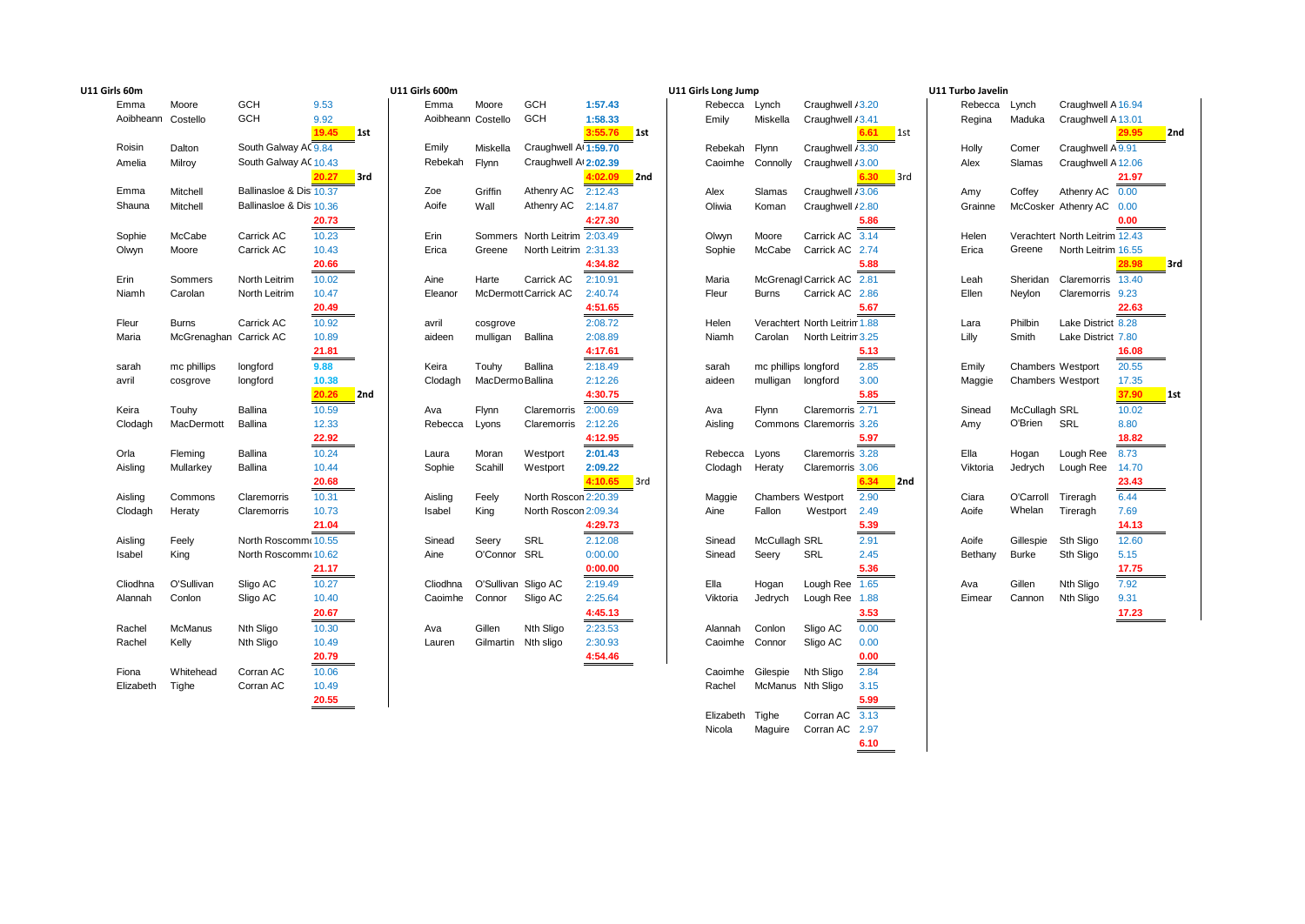| U11 Boys 60m   |                          |                                          |                             | <b>U11 Boys 600m</b> |                              |                                      |                    | U11 Boys Turbo Javelin |                    |                                           | U11 Boys Long Jump             |        |                                            |            |
|----------------|--------------------------|------------------------------------------|-----------------------------|----------------------|------------------------------|--------------------------------------|--------------------|------------------------|--------------------|-------------------------------------------|--------------------------------|--------|--------------------------------------------|------------|
| Shane          |                          | Fitzpatrick Ballinasloe & 19.30          |                             | Shane                | Fitzpatrick                  | Ballinasloe 1:54.11                  |                    | Liam                   |                    | McDonagh Craughwell 21.08                 | Lukas                          |        | Schukat Craughwell 3.77                    |            |
| Charlie        | Naughton                 | Ballinasloe & I 9.49                     |                             | Conor                | Harley                       | Ballinasloe 1:52.38                  |                    | Robert                 |                    | Urquhart Craughwell 18.45                 | Niall                          |        | Cummins Craughwell 3.40                    |            |
|                |                          |                                          | 18.79<br>$\blacksquare$ 1st |                      |                              |                                      | $3:46.49$ 1st      |                        |                    | 39.53<br>2nd                              |                                |        | 1st                                        | $7.17$ 1st |
| Adam           | Molloy                   | Athenry AC                               | 9.61                        | Fearghus Deeley      |                              | Athenry AC 1:54.98                   |                    | Cathal                 | Hannon             | Craughwell 0.00                           | Patrick                        |        | Charles Carrick AC 3.73                    |            |
| Calum          | Healy                    | Athenry AC                               | 9.53                        | Darragh              | McNeelis                     | Athenry AC 1:54.29                   |                    | Oisin                  | Quirke             | Craughwell 14.48                          | Jack                           | Casey  | Carrick AC 2.82                            |            |
|                |                          |                                          | 19.14<br>2nd                |                      |                              |                                      | 3:49.27<br>2nd     |                        |                    | 14.48                                     |                                |        | 6.55                                       |            |
| Conor          | Hoade                    | Craughwell AC <sub>9.64</sub>            |                             | Liam                 | Mulveen                      | Craughwell $2:03.82$                 |                    | Fabien                 |                    | Fleetwood Craughwell 12.32                | Fiachra                        | Cruise | Claremorris 3.44                           |            |
| Niall          | Cummins                  | Craughwell AC 10.04                      |                             | Conor                | Hoade                        | Craughwell 2:02.48                   |                    | Michael                | Leahy              | Craughwell 15.46                          | James                          | Finn   | Claremorris 3.35                           |            |
|                |                          |                                          | 19.68                       |                      |                              |                                      | 4:06.30            |                        |                    | 27.78                                     |                                |        | 6.79<br>$\equiv$                           |            |
| Patrick        | Charles                  | Carrick AC                               | 9.31                        | Andrew               | Shanaghan Carrick AC 2:14.46 |                                      |                    | Alex                   | O'Boyle            | Carrick AC 14.85                          | Sean                           | Keane  | 2.94<br>Sligo AC                           |            |
| Jack           | Casey                    | Carrick AC                               | 9.96                        | Cian                 | Mollaghan                    | Carrick AC 2:13.21                   |                    | Emmet                  | Regan              | Carrick AC 13.53                          | Liam                           | Lee    | Sligo AC<br>3.34                           |            |
|                |                          |                                          | 19.27<br>3rd                |                      |                              |                                      | 4:27.67            |                        |                    | 28.38                                     |                                |        | 6.28                                       |            |
| Hugo           | Filan                    | North Leitrim 0.00<br>North Leitrim 0.00 |                             | jack                 | gallagher                    | Longford                             | 2.00.80            | Michael                | Connolly<br>Finn   | Carrick AC 0.00<br>Carrick AC 0.00        | Adam<br><b>Fearghus Deeley</b> | Molloy | Athenry AC3.84<br>Athenry AC3.22           |            |
| Tom            | Hughes                   |                                          | 0.00                        | connor               | smith                        | longford                             | 2.16.06<br>4.16.86 | Shane                  |                    | 0.00                                      |                                |        | 7.06<br>3rd                                | 3rd        |
| Alex           | O'Boyle                  | Carrick AC                               | 10.23                       | mark                 | rowley                       | longford                             | 3:08.98            | tommy                  | corcoran           | longford<br>11.15                         | Colin                          |        | Hastings Westport 3.12                     |            |
| Emmet          | Regan                    | Carrick AC                               | 10.73                       | patrick              | crossan                      | longford                             | 2:35.84            | patrick                | crossan            | longford<br>6.93                          | Harry                          |        | Sheridan Westport 3.21                     |            |
|                |                          |                                          | 20.96                       |                      |                              |                                      | 5:44.82            |                        |                    | 18.08                                     |                                |        | 6.33                                       |            |
| mark           | rowley                   | longford                                 | 10.95                       | Brendan              | Collins                      | Ballina                              | 2:00.95            | Ryan                   | Corcoran           | Lake Distric 20.41                        | Luke                           |        | McGrath North Rosc 3.08                    |            |
| tommy          | corcoran                 | longford                                 | 9.91                        | Barry                | Gaughan                      | <b>Ballina</b>                       | 1:57.68            | Sean                   | Cusack             | Lake Distric 16.46                        | Sean                           |        | Conhead North Rosc 2.43                    |            |
|                |                          |                                          | 21.86                       |                      |                              |                                      | $3:58.63$ 3rd      |                        |                    | 36.87<br>$\blacksquare$ 3rd               |                                |        | 5.51                                       |            |
| jack           | gallagher                | longford                                 | 9.72                        | James                | Marrey                       | Lake Distric 1:55.89                 |                    | Sean                   | <b>Biggins</b>     | Lake Distric 16.35                        | David                          |        | Morrow Nth Sligo 2.77                      |            |
| connor         | smith                    | longford                                 | 10.04                       | Owen                 | Corcoran                     | Lake Distric 2:08.34                 |                    | Jamie                  | Treacy             | Lake Distric 19.63                        | Sam                            |        | McGreal Nth Sligo<br>3.07                  |            |
|                |                          |                                          | 19.76                       |                      |                              |                                      | 4:04.23            |                        |                    | 35.98                                     |                                |        | 5.84                                       |            |
|                |                          | GAVYN McMANAM(CASTLEBAR 9.91             |                             | Conal                | Dawson                       | Westport 2.10.82                     |                    | Harry                  | Sheridan           | Westport 26.56                            | Liam                           |        | McDonag Craughwell 3.61                    |            |
|                |                          | DARRAGIMASTERSCCASTLEBAR 9.65            |                             | Joe                  | Sweet                        | Westport 2.05.81                     |                    | Niall                  | McGreal            | Westport 21.48                            | Liam                           |        | Mulveen Craughwell 3.53                    |            |
|                |                          |                                          | 19.56                       |                      |                              |                                      | 4.16.63            |                        |                    | 48.04<br>$\sqrt{1}$ st                    |                                |        | 2 <sub>nd</sub>                            | $7.14$ 2nd |
| Danny          | O'Toole                  | Claremorris                              | 9.67                        | Luke                 | McGrath                      | North Rosc 1.59.40                   |                    | Tyreese Mumia          |                    | 11.38<br>SRL                              | Andrew                         |        | Shanagha Carrick AC 2.88                   |            |
| Cathal         | Finnerty                 | Claremorris                              | 9.77                        | Bryan                | O'Connor                     | North Rosc 2.08.55                   | 4.07.95            | Jason                  | Galvin             | <b>SRL</b><br>14.36<br>25.74              | Cian                           |        | Mollaghar Carrick AC 2.94                  |            |
|                |                          |                                          | 19.44                       |                      |                              |                                      |                    |                        |                    |                                           |                                |        | 5.82                                       |            |
| Conal<br>Niall | Dawson<br><b>McGreal</b> | Westport<br>Westport                     | 11.58<br>10.26              | Michael<br>Eoghain   | Hussey<br>Gilleran           | Roscommc 0:00.00<br>Roscommc 0:00.00 |                    | Aodhan Looby           | Eoghain Gilleran   | Roscommc 0.00<br>Roscommc <sub>0.00</sub> | Joe<br>Ciaran                  | Sweet  | Westport 3.08<br>Kilcoyne Westport<br>3.48 |            |
|                |                          |                                          | 21.84                       |                      |                              |                                      | 0:00.00            |                        |                    | 0.00                                      |                                |        | 6.56                                       |            |
|                | Michael Hussey           | Roscommon 0.00                           |                             | Ross                 | Doherty                      | Sligo AC 1:56.43                     |                    | Glen                   | Donegan Tireragh   | _______<br>7.12                           |                                |        |                                            |            |
|                | Aodhan Looby             | Roscommon 0.00                           |                             | Paul                 | O'Brien                      | Sligo AC 2:09.86                     |                    | Teddy                  | Kilgallon Tireragh | 13.13                                     |                                |        |                                            |            |
|                |                          |                                          | 0.00                        |                      |                              |                                      | 4:06.29            |                        |                    | 20.25                                     |                                |        |                                            |            |
| Sean           |                          | Conheady North Roscom 10.79              |                             | Rossa                | Sloyan                       | Tireragh 2.15.93                     |                    |                        |                    |                                           |                                |        |                                            |            |
| Bryan          |                          | O'Connor North Roscom 9.97               |                             | Cian                 | Cavanagh                     | Tireragh                             | 2.18.16            |                        |                    |                                           |                                |        |                                            |            |
|                |                          |                                          | 20.76                       |                      |                              |                                      | 4.34.09            |                        |                    |                                           |                                |        |                                            |            |
| Ross           | Doherty                  | Sligo AC                                 | 9.53                        | Oisin                | Brennan                      | Corran                               | 2.03.90            |                        |                    |                                           |                                |        |                                            |            |
| Liam           | Lee                      | Sligo AC                                 | 10.25                       | Michael              | Lavin                        | Corran                               | 2.05.25            |                        |                    |                                           |                                |        |                                            |            |
|                |                          |                                          | 19.78                       |                      |                              |                                      | 4.09.15            |                        |                    |                                           |                                |        |                                            |            |
| Oisin          | Brennan                  | Corran                                   | 10.51                       |                      |                              |                                      |                    |                        |                    |                                           |                                |        |                                            |            |
|                | Michael Lavin            | Corran                                   | 9.68                        |                      |                              |                                      |                    |                        |                    |                                           |                                |        |                                            |            |
|                |                          |                                          | 20.19<br>$\sim$ $\sim$      |                      |                              |                                      |                    |                        |                    |                                           |                                |        |                                            |            |
| Noah           | Bournes                  | Sligo AC                                 | 9.73                        |                      |                              |                                      |                    |                        |                    |                                           |                                |        |                                            |            |

Sean Keane Sligo AC 10.62

**20.35**

| g Jump |                   |                           |      |     |
|--------|-------------------|---------------------------|------|-----|
|        | Schukat           | Craughwell 3.77           |      |     |
|        |                   | Cummins Craughwell 3.40   |      |     |
|        |                   | 1st                       | 7.17 | 1st |
| k      | Charles           | Carrick AC 3.73           |      |     |
|        | Casey             | Carrick AC 2.82           |      |     |
|        |                   |                           | 6.55 |     |
| a      | Cruise            | Claremorris 3.44          |      |     |
| s      | Finn              | Claremorris 3.35          |      |     |
|        |                   |                           | 6.79 |     |
|        | Keane             | Sligo AC                  | 2.94 |     |
|        | Lee               | Sligo AC                  | 3.34 |     |
|        |                   |                           | 6.28 |     |
|        | Molloy            | Athenry AC3.84            |      |     |
|        | hus Deeley        | Athenry AC3.22            |      |     |
|        |                   | 3rd                       | 7.06 | 3rd |
|        | Hastings Westport |                           | 3.12 |     |
|        | Sheridan Westport |                           | 3.21 |     |
|        |                   |                           | 6.33 |     |
|        |                   | McGrath North Rosc 3.08   |      |     |
|        |                   | Conhead North Rosc 2.43   |      |     |
|        |                   |                           | 5.51 |     |
|        | Morrow            | Nth Sligo                 | 2.77 |     |
|        | McGreal           | Nth Sligo                 | 3.07 |     |
|        |                   |                           | 5.84 |     |
|        |                   | McDonag Craughwell 3.61   |      |     |
|        |                   | Mulveen Craughwell 3.53   |      |     |
|        |                   | 2nd                       | 7.14 | 2nd |
| W      |                   | Shanagh: Carrick AC 2.88  |      |     |
|        |                   | Mollaghar Carrick AC 2.94 |      |     |
|        |                   |                           | 5.82 |     |
|        | Sweet             | Westport                  | 3.08 |     |
| ٦      | Kilcoyne          | Westport                  | 3.48 |     |
|        |                   |                           | 6.56 |     |